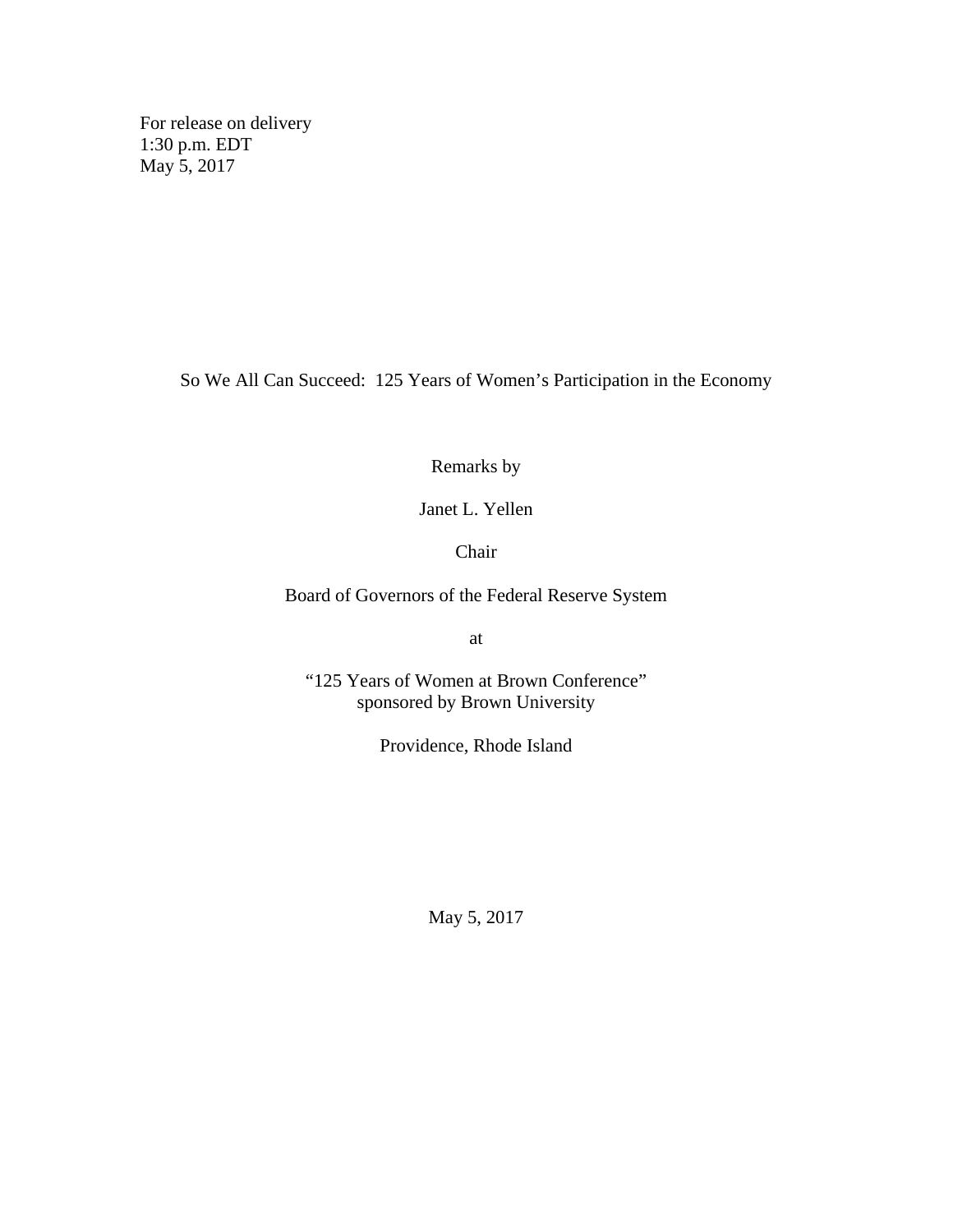Thank you, and let me say what an honor it is, as an alumna of this great university, to be here today and part of this important occasion.

As we celebrate the 125th anniversary of women being admitted to Brown, it seems appropriate to reflect on the progress that women have achieved in the intervening years. Since 1891, women have made tremendous strides in their ability to pursue their dreams of education and meaningful work and to support themselves and their families. In pursuing these goals, women have helped improve working conditions for *all* workers and have been a major factor in America's prosperity over the past century and a quarter.

Despite this progress, evidence suggests that many women remain unable to achieve their goals. The gap in earnings between women and men, although smaller than it was years ago, is still significant; women continue to be underrepresented in certain industries and occupations; and too many women struggle to combine aspirations for work and family. Further advancement has been hampered by barriers to equal opportunity and workplace rules and norms that fail to support a reasonable work-life balance. If these obstacles persist, we will squander the potential of many of our citizens and incur a substantial loss to the productive capacity of our economy at a time when the aging of the population and weak productivity growth are already weighing on economic growth.

To enliven the history I will present today, I will include the experiences of women graduates of this institution, in most cases in their own words, as related in oral histories preserved by Brown.<sup>[1](#page-1-0)</sup> Among these alumnae, I am proud to say, is a member of my own family who was an early graduate of Pembroke, Elizabeth Stafford Hirschfelder

<span id="page-1-0"></span> <sup>1</sup> I am grateful for the assistance of Brown University staff in facilitating access to *Brown Women Speak,*  the University's oral history project, and particularly the help of archivist Mary Murphy.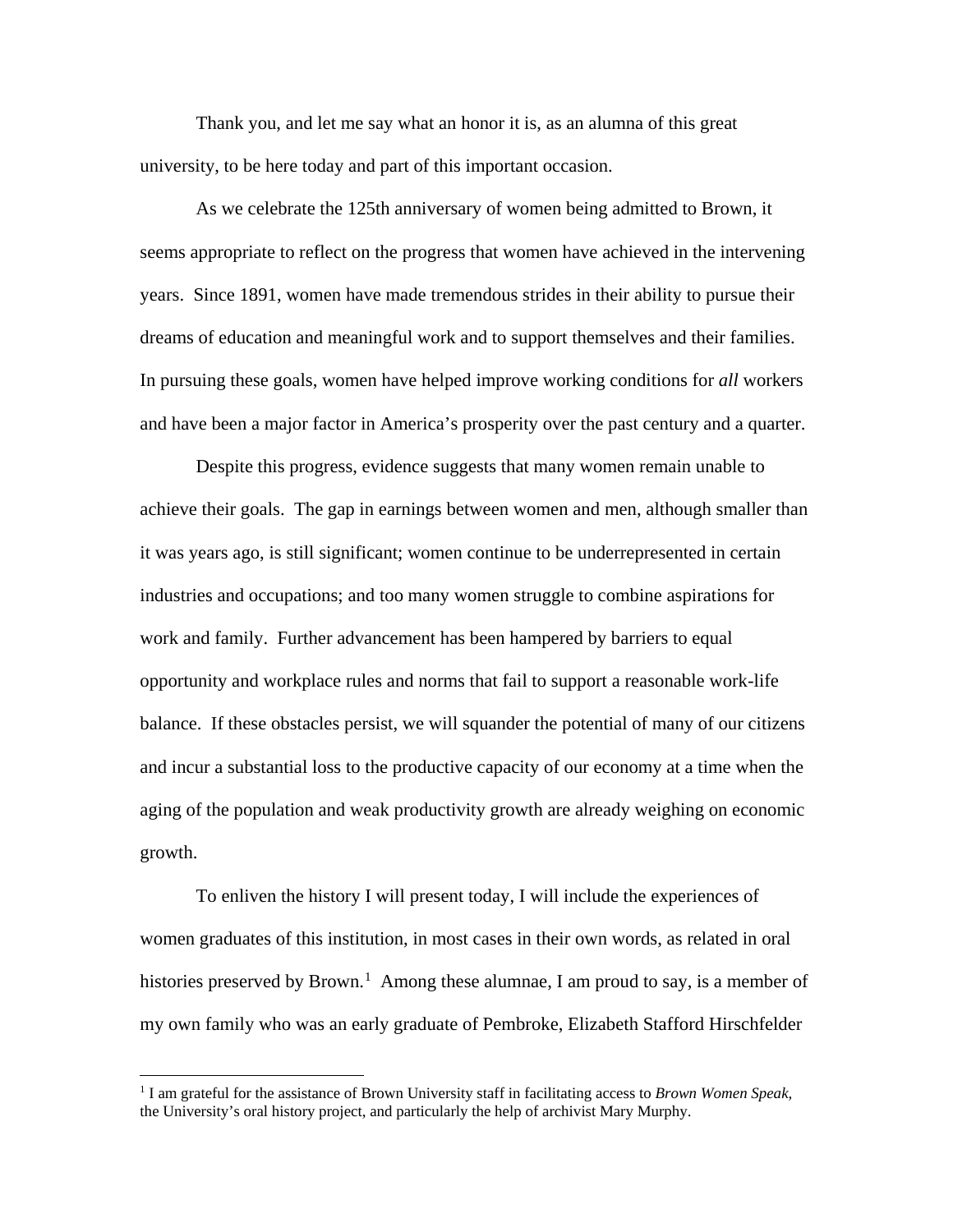of the Class of 1923. Her career and achievements as a mathematician embody both the opportunities that opened for Pembroke graduates in the decades after she left here and the limitations many women faced and the compromises she, like so many others, was forced to make.

# **A Historical Perspective on Women in the Labor Force**

From the time that Brown began to accept women and into the 1920s, most women in the United States did not work outside the home, and those who did were primarily young and unmarried. In that era, just 20 percent of all women were "gainful workers," as the Census Bureau then categorized labor force participation outside the home, and only 5 percent of those married were categorized as such.<sup>[2](#page-2-0)</sup> Of course, these statistics somewhat understate the contributions of married women to the economy beyond housekeeping and childrearing, since women's work in the home often included work in family businesses and the home production of goods, such as agricultural products, for sale. Also, the aggregate statistics obscure the differential experience of women by race. African American women were about twice as likely to participate in the labor force as were white women at the time, largely because they were more likely to remain in the labor force after marriage.<sup>[3](#page-2-1)</sup>

<span id="page-2-0"></span> $2$  My discussion of the history of female labor force participation draws heavily on the pioneering work of Claudia Goldin, including her 2006 Ely Lecture "The Quiet Revolution that Transformed Women's Employment, Education, and Family" to the American Economic Association and her 1990 work *Understanding the Gender Gap*: *An Economic History of American Women,* from which the statistics on female labor force participation from the late 19th century until the mid-20th century are drawn. A thorough discussion of the quality of these data and their usefulness in making comparisons over time is included in that work.

<span id="page-2-1"></span><sup>&</sup>lt;sup>3</sup> The higher participation rates of African American women have been attributed to different cultural norms that developed during slavery and the legacy of slavery, which left blacks impoverished and with low levels of education, making women's wages an important source of family income (Boustan and Collins, 2013; Goldin, 1977).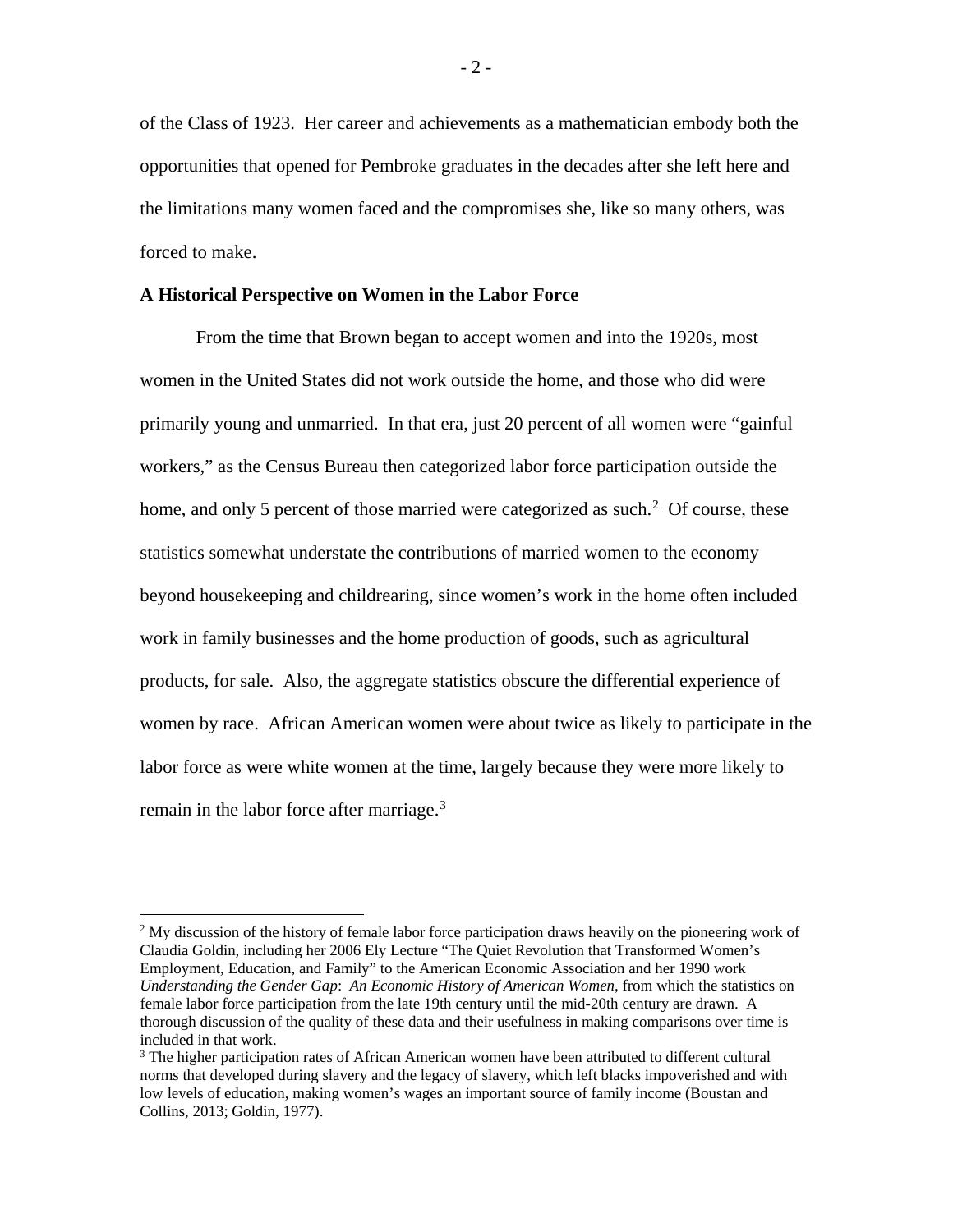What was true for women in general was also true of the early graduates of what was then called the Women's College, the large majority of whom got married, raised families, and did not pursue careers. The fact that many women left work upon marriage reflected cultural norms, the nature of the work available to them, and legal strictures. The occupational choices of those young women who did work were severely circumscribed. Most women lacked significant education--only 54 percent of girls aged 5 to 19 were enrolled in school in 1890.<sup>[4](#page-3-0)</sup> And women with little education mostly toiled as piece workers in factories or as domestic workers, jobs that were dirty and often unsafe. Educated women, like those who attended Brown's Women's College, were scarce. Fewer than 2 percent of all 18- to 24-year-olds were enrolled in an institution of higher education, and just one-third of those were women.<sup>[5](#page-3-1)</sup> Such women did not have to perform manual labor, but their choices were likewise constrained. Edna McDonald was a graduate of the Class of 1919, and in her oral history, she summed up the opportunities for her and her classmates: "Let's be frank," she said. "What choices did women have? Teaching. You could teach. You could be a lab technician. Or you could go into office work and be a secretary. Those were the only real choices." Margery Chittenden Leonard graduated from Pembroke in 1929 and went on to earn a J.D. as the only woman in her class at Boston University--after two others withdrew. And with that law degree, her first job was as a secretary, and she continued to struggle to find work as a lawyer. In her oral history, Doris Madeline Hopkins, a 1928 graduate, talked about the opportunity

- 3 -

<span id="page-3-0"></span> <sup>4</sup> U.S. Department of Education (1993).

<span id="page-3-1"></span><sup>5</sup> U.S. Department of Education (1993), p. 76.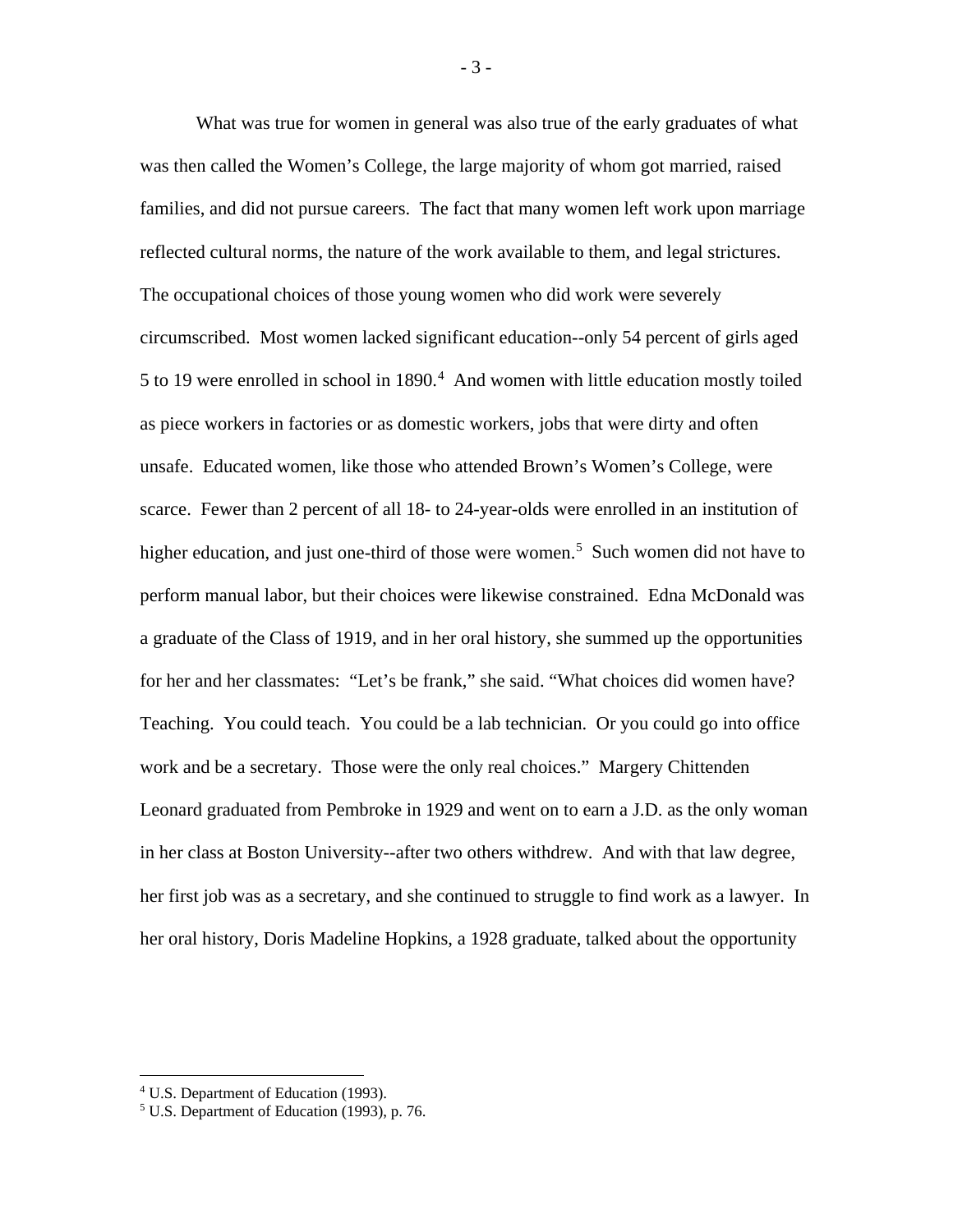that she had to work, but also about being told she had to leave her job once she got married. Indeed, at the time, marriage bars were widespread.<sup>[6](#page-4-0)</sup>

There were notable exceptions, such as, of course, Mary Emma Woolley, a Brown graduate who went on to serve as the president of Mount Holyoke College, and Ethel Robinson, the first black woman to graduate from Brown, who taught English at Howard University. Helen Butts, from the Class of 1928, taught natural sciences at Smith and later zoology at Wellesley, the beginning of a long and productive career as a biological researcher. Another exception was Betty Stafford, the aunt of my husband, George. She grew up in Providence, earned bachelor's and master's degrees at Brown in mathematics and then rather adventurously headed west, teaching at two universities in Texas in the 1920s before completing her Ph.D. and then teaching at the University of Wisconsin.

Despite the widespread sentiment against women, particularly married women, working outside the home and with the limited opportunities available to them, women did enter the labor force in greater numbers over this period, with participation rates reaching nearly 50 percent for single women by 1930 and nearly 12 percent for married women. This rise suggests that while the incentive, and in many cases the imperative, remained for women to drop out of the labor market at marriage when they could rely on their husband's income, mores were changing. Indeed, these years overlapped with the so-called first wave of the women's movement, when women came together to agitate for change on a variety of social issues, including suffrage and temperance, and which culminated in the ratification of the 19th amendment in 1920 guaranteeing women the right to vote.

<span id="page-4-0"></span> $6$  Goldin (1990), pp. 160-66.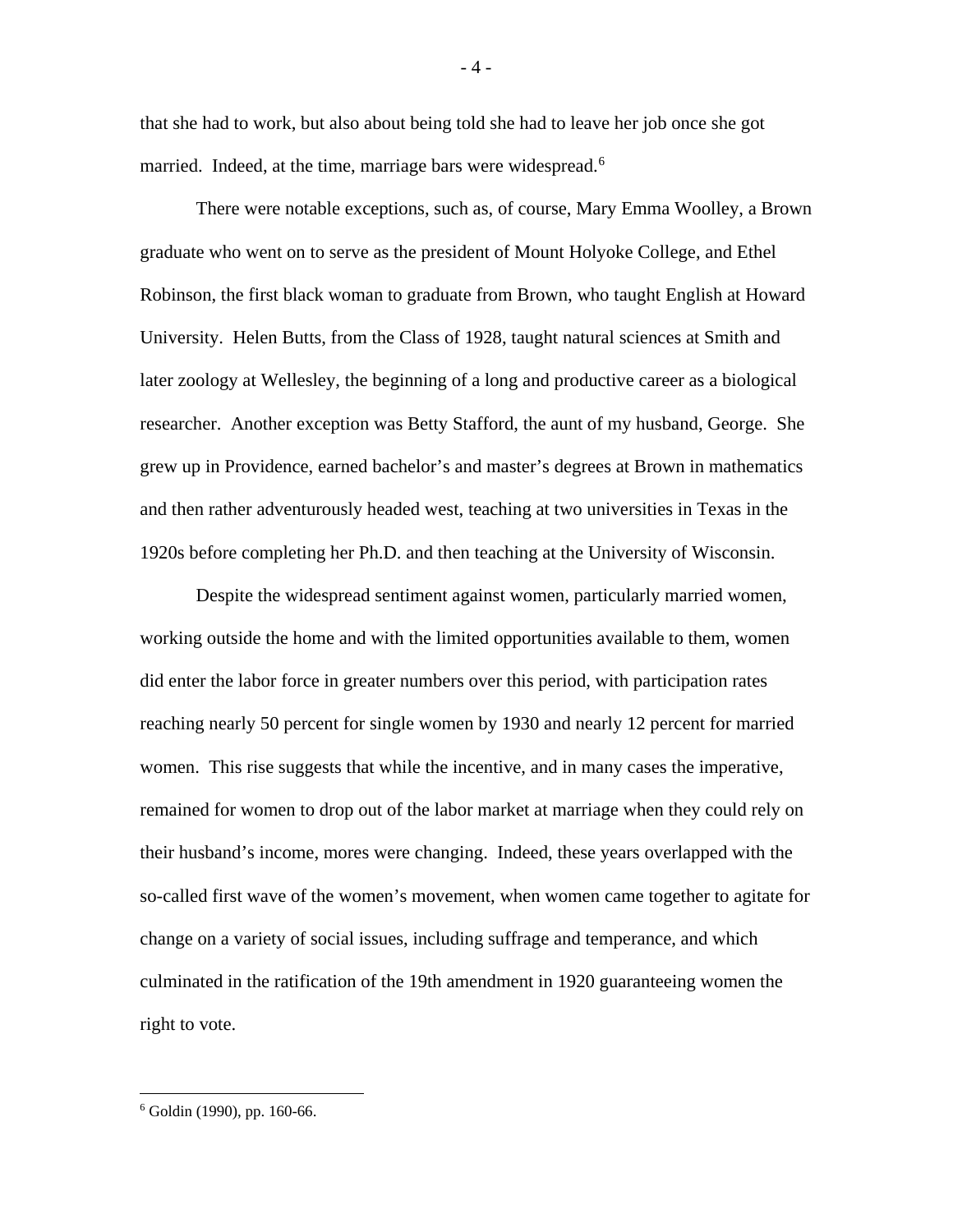Between the 1930s and mid-1970s, women's participation in the economy continued to rise, with the gains primarily owing to an increase in work among married women. By 1970, 50 percent of single women and 40 percent of married women were participating in the labor force.<sup>[7](#page-5-0)</sup> Several factors contributed to this rise. First, with the advent of mass high school education, graduation rates rose substantially.<sup>[8](#page-5-1)</sup> At the same time, new technologies contributed to an increased demand for clerical workers, and these jobs were increasingly taken on by women. Moreover, because these jobs tended to be cleaner and safer, the stigma attached to work for a married woman diminished. And while there were still marriage bars that forced women out of the labor force, these formal barriers were gradually removed over the period following World War II. Another innovation was the introduction in the late 1940s of part-time schedules, which combined with the proliferation of modern appliances to make it more feasible for married women to work outside the home.<sup>[9](#page-5-2)</sup>

Over the decades from 1930 to 1970, increasing opportunities also arose for highly educated women, such as the graduates of what was by then called Pembroke College, to work in professions. That said, early in that period, most women still expected to have short careers, and women were still largely viewed as secondary earners whose husbands' careers came first. Thus, while it was becoming more common for women such as Betty Stafford to teach at colleges and universities, their career prospects were not the same as those for men. After earning her Ph.D. at Wisconsin, Betty married a fellow student and over the next decade coauthored five important papers with him and

- 5 -

<span id="page-5-0"></span><sup>&</sup>lt;sup>7</sup> Note that for the 1970s and beyond, the participation rate is calculated as a share of those aged 16 and older, whereas for earlier years it is calculated as a share of those aged 15 and older.

<span id="page-5-1"></span><sup>8</sup> Goldin and Katz (2008).

<span id="page-5-2"></span> $9^9$  Goldin (2006), pp. 5-6.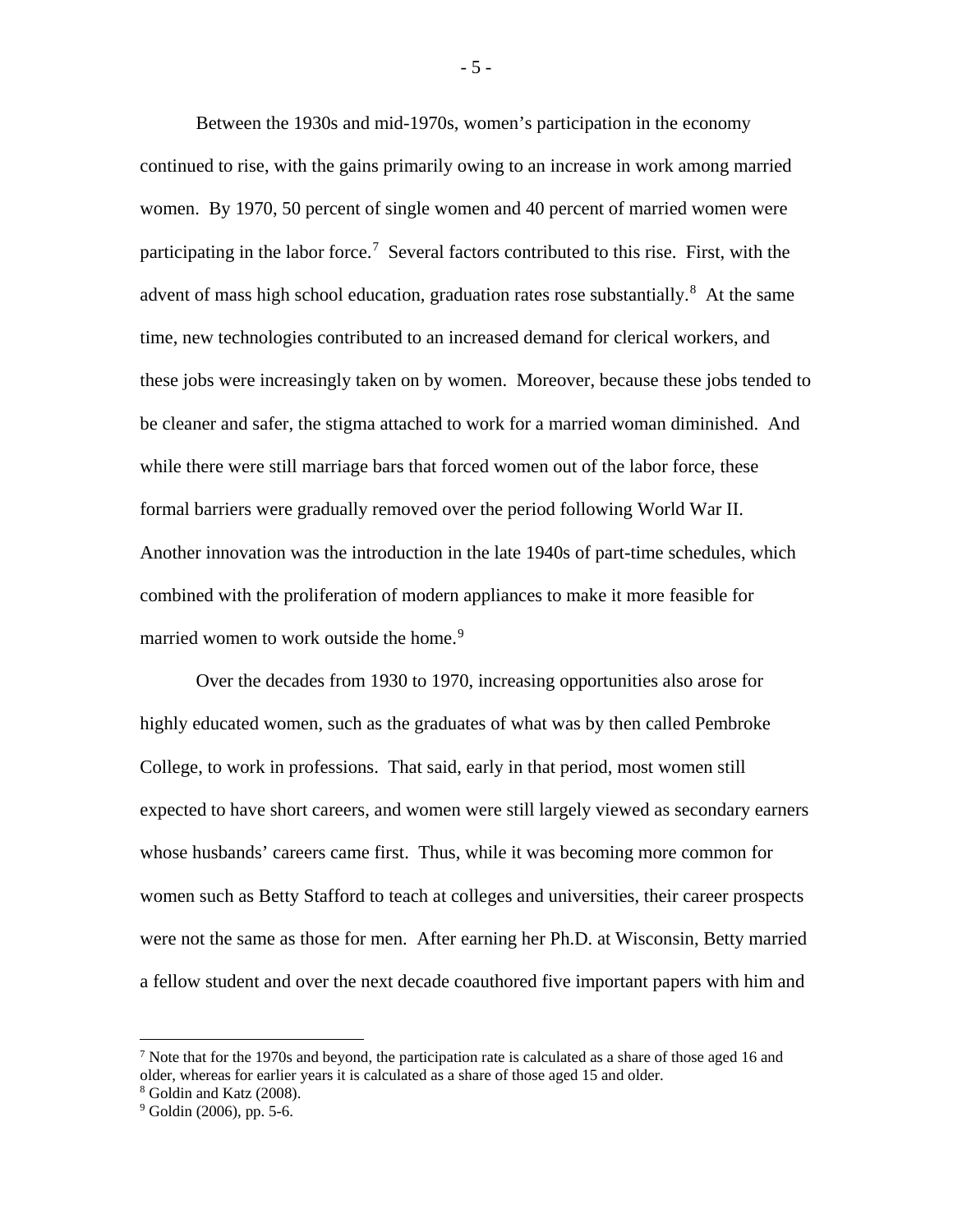a well-regarded reference work. But, while her husband progressed from instructor to professor at Wisconsin, Betty worked as an instructor on an ad hoc basis. During World War II, while he worked for the government in Washington and New York, Betty stayed in Madison, teaching math to servicemen. When he took a job teaching in California after the war, they divorced, and it was only then that she was a given a position as assistant professor.

As time progressed, attitudes about women working and their employment prospects did change. As women gained experience in the labor force, they increasingly saw that they could balance work and family. A new model of the two-income family emerged.<sup>10</sup> Some women began to attend college and graduate school with the expectation of working, whether or not they planned to marry and have families, as did Rita Schorr-Germain, an immigrant who survived Auschwitz, graduated from Pembroke in 1953, and went on to teach European history while her husband also had a successful academic career. In her oral history, Rita says she was encouraged by many Brown professors and never considered the possibility that her gender would stand in the way of an academic career, a shift in outlook that was becoming increasingly common in the 1950s. As did most women's colleges at the time, Pembroke continued to produce nurses, schoolteachers, and social workers, and many women who worked only until they married and had children. But, from the late 1950s on, it also increasingly graduated writers, doctors, lawyers, diplomats, physicians, psychotherapists, and archeologists, and,

- 6 -

<span id="page-6-0"></span><sup>&</sup>lt;sup>10</sup> For instance, although many women who had joined the war effort in the 1940s were fired at the end of the war, as the Korean War effort picked up and the demand for the labor of women rose, women, who had learned that they could combine work and family were ready to reenter the labor force, so that by the early 1950s female labor force participation resumed its war-time high (Kessler-Harris, 1982, pp. 302-03). Moreover, evidence suggests that sons whose mothers increased their labor force participation in the wake of World War II had wives who were more likely to work (Fernández, Fogli, and Olivette, 2004).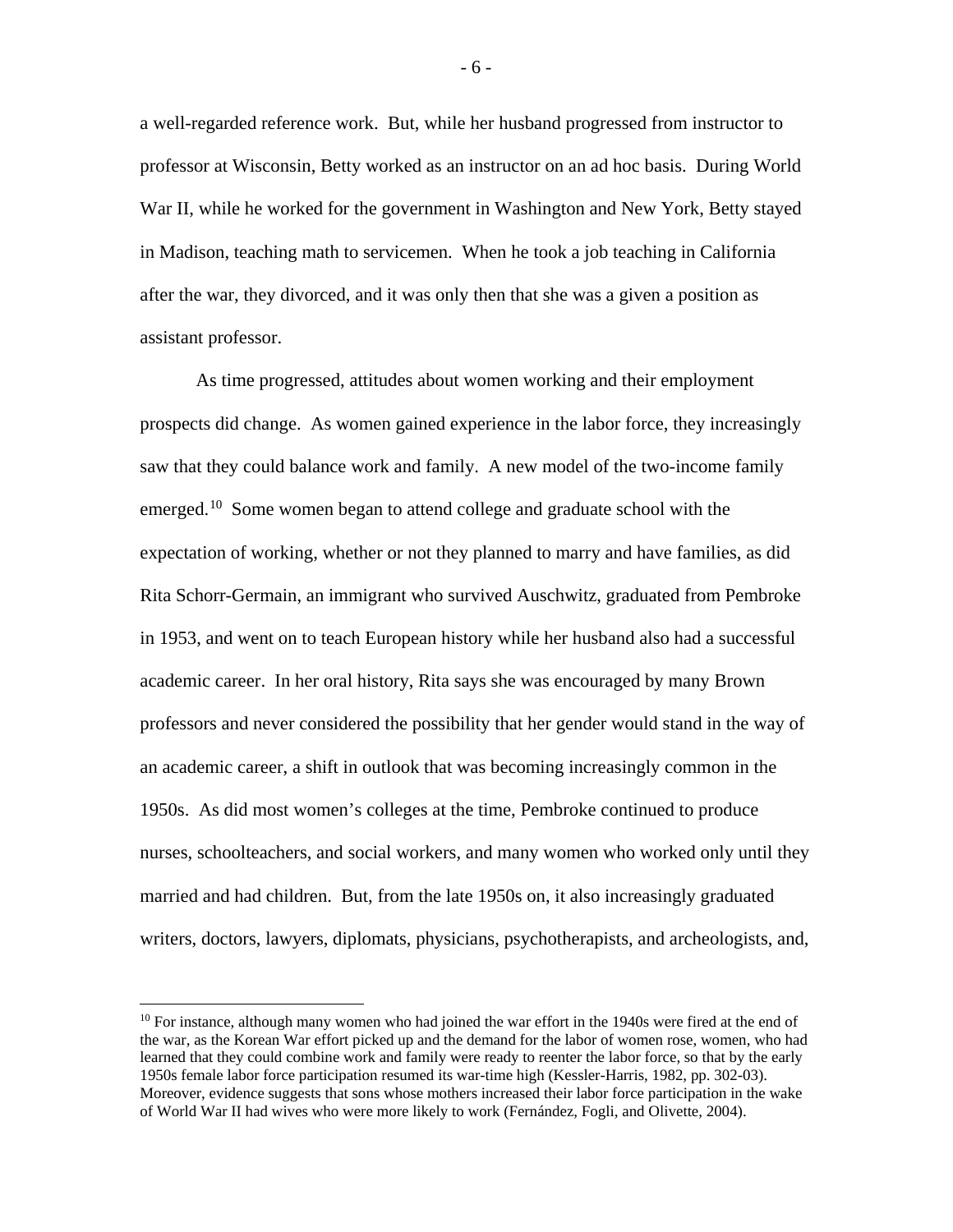in 1959, the first female faculty member of Brown University. Among those women fortunate to attend Pembroke in this era of dramatic change was me. I enrolled at Brown fully planning to attend graduate school and have a career, as did many of my classmates in the Class of 1967.

By the 1970s, a dramatic change in women's work lives was under way. In the period after World War II, many women had not expected that they would spend as much of their adult lives working as turned out to be the case. By contrast, in the 1970s young women more commonly expected that they would spend a substantial portion of their lives in the labor force, and they prepared for it, increasing their educational attainment and taking courses and college majors that better equipped them for careers as opposed to just jobs.

In surveys of young people about their expectations of their futures, young women during this era increasingly placed an emphasis on career success.<sup>[11](#page-7-0)</sup> Susan Graber Slusky of the Class of 1971 said in her oral history that she chose Pembroke for Brown's excellence in chemistry and physics, because she was already planning the career she went on to have as a researcher. Perhaps unsurprisingly, this is also the period in which many all-male colleges admitted women or combined their women's and men's undergraduate schools, as Brown did when it merged Pembroke and Brown College in 1971.

These changes in attitudes and expectations were supported by other changes under way in society. Workplace protections were enhanced through the passage of the Pregnancy Discrimination Act in 1978 and the recognition of sexual harassment in the

- 7 -

<span id="page-7-0"></span><sup>&</sup>lt;sup>11</sup> Interestingly, over this time young men put increasing weight on family. Goldin (2006), pp. 9 and 11.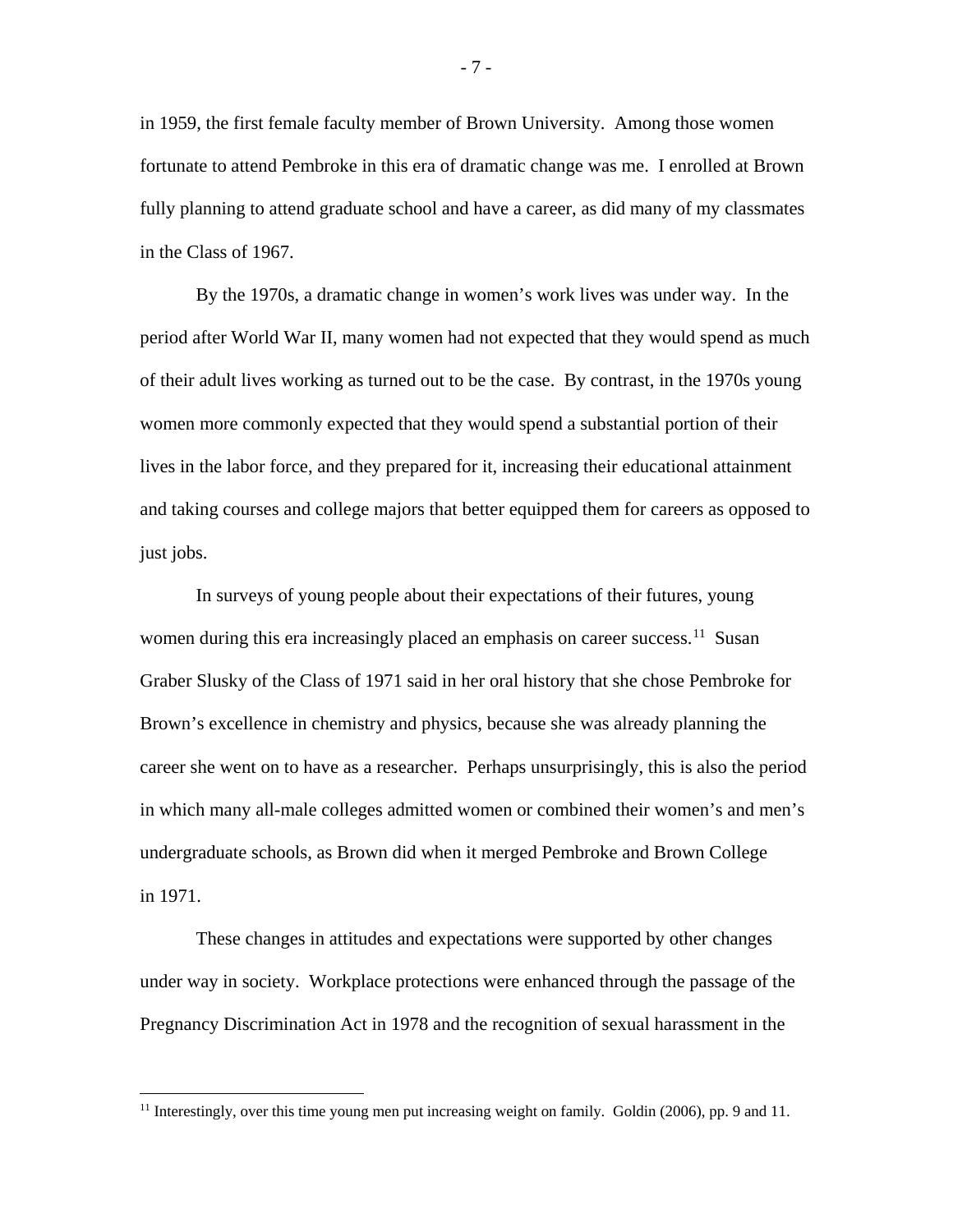workplace. Access to birth control increased, which allowed married couples greater control over the size of their families and young women the ability to delay marriage and to plan children around their educational and work choices.<sup>[12](#page-8-0)</sup> And in 1974, women gained, for the first time, the right to apply for credit in their own name without a male co-signer.<sup>[13](#page-8-1)</sup>

By the early 1990s, the labor force participation rate of prime working-age women--those between the ages of 25 and 54--reached just over 74 percent, compared with roughly 93 percent for prime working-age men. By then, the share of women going into the traditional fields of teaching, nursing, social work, and clerical work declined, and more women were becoming doctors, lawyers, managers, and, yes, professors. As women increased their education and joined industries and occupations formerly dominated by men, the gap in earnings between women and men began to close significantly. $^{14}$  $^{14}$  $^{14}$ 

### **Positive Spillovers from Women's Increased Participation in the Workforce**

Looking back, the story of the past 125 years is one of slow but steady progress toward women's full participation in the economy and the fulfillment of their career goals. Unfortunately, the success of women has often been seen as coming at the expense of men. Indeed, regularly in the late 19th and 20th centuries there were calls to protect men from women's entry into the labor force. The early female graduates of Brown faced such attitudes from fellow students and even from faculty. Ruth Pederson, a

<sup>&</sup>lt;sup>12</sup> See, for example, Bailey (2010) and Goldin and Katz (2002).

<span id="page-8-1"></span><span id="page-8-0"></span><sup>&</sup>lt;sup>13</sup> The Equal Credit Opportunity Act, passed in 1974, prohibited discrimination in the provision of credit on the basis of gender, race, religion, marital status and national origin. It also disallowed credit providers from asking women about their plans for future children.

<span id="page-8-2"></span> $14$  Blau and Kahn (2016).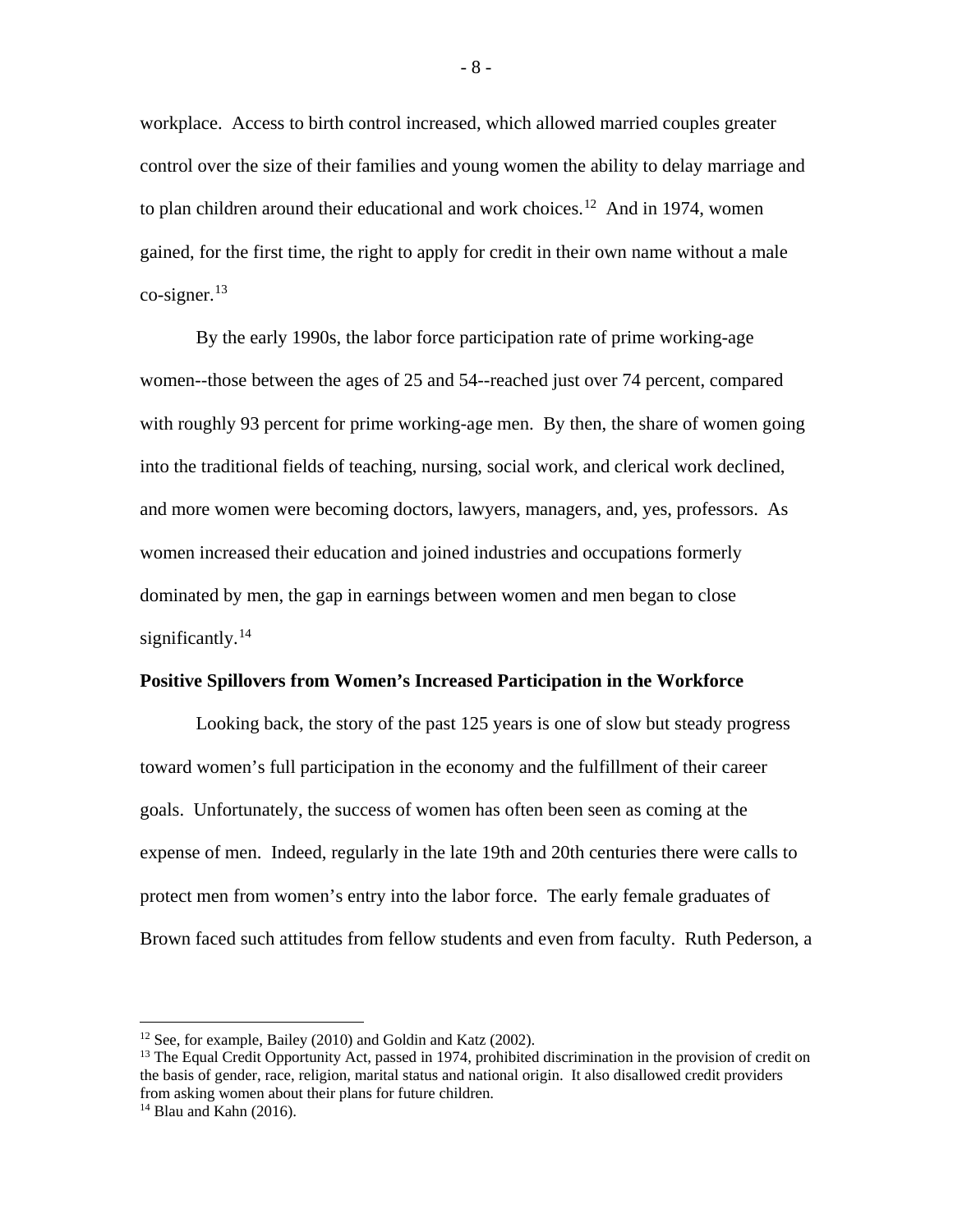member of the Class of 1919, said some professors did not want to teach women and prohibited women from taking their classes. Margery Leonard remembered one Boston University professor who urged her to drop out of law school. When she refused, this professor punished her by forcing her to recite the details of rape and seduction cases before her jeering, stomping classmates. And it wasn't only men who had this attitude. Among the women who were fighting for better labor standards early in the 20th century, many were heavily influenced by elite cultural standards that viewed a woman's place as in the home and argued that men should be paid a "family wage" that would allow them to support their family singlehandedly--a standard that many working-class families could not afford. Moreover, many of the labor protections promoted to protect women were often based on theories about women's weaker nature, and these protections served to circumscribe their work.<sup>15</sup> During the Great Depression, limiting women's role in the workforce was considered a way to address the high rates of unemployment, although the experience of those years showed the importance of women in supporting their families financially.<sup>16</sup> Similarly, women who had successfully worked during World War II, either as part of the war effort or to support their families while their husbands were fighting, often were pushed out of their jobs to make room for returning soldiers.<sup>[17](#page-9-2)</sup>

After the war and then single, my relative, Betty Stafford, remained an assistant professor at the University of Wisconsin despite an enviable body of research. She married another Wisconsin professor, an eminent chemist, and collaborated with him on his research. But, in 1954, she gave up her assistant professorship, she said, to be able to

- 9 -

<span id="page-9-0"></span> <sup>15</sup> Kessler-Harris (1982), pp. 184-85.

<span id="page-9-1"></span><sup>16</sup> Kessler-Harris (1982), pp. 250-58.

<span id="page-9-2"></span><sup>17</sup> Kessler-Harris (1982), pp. 286-87.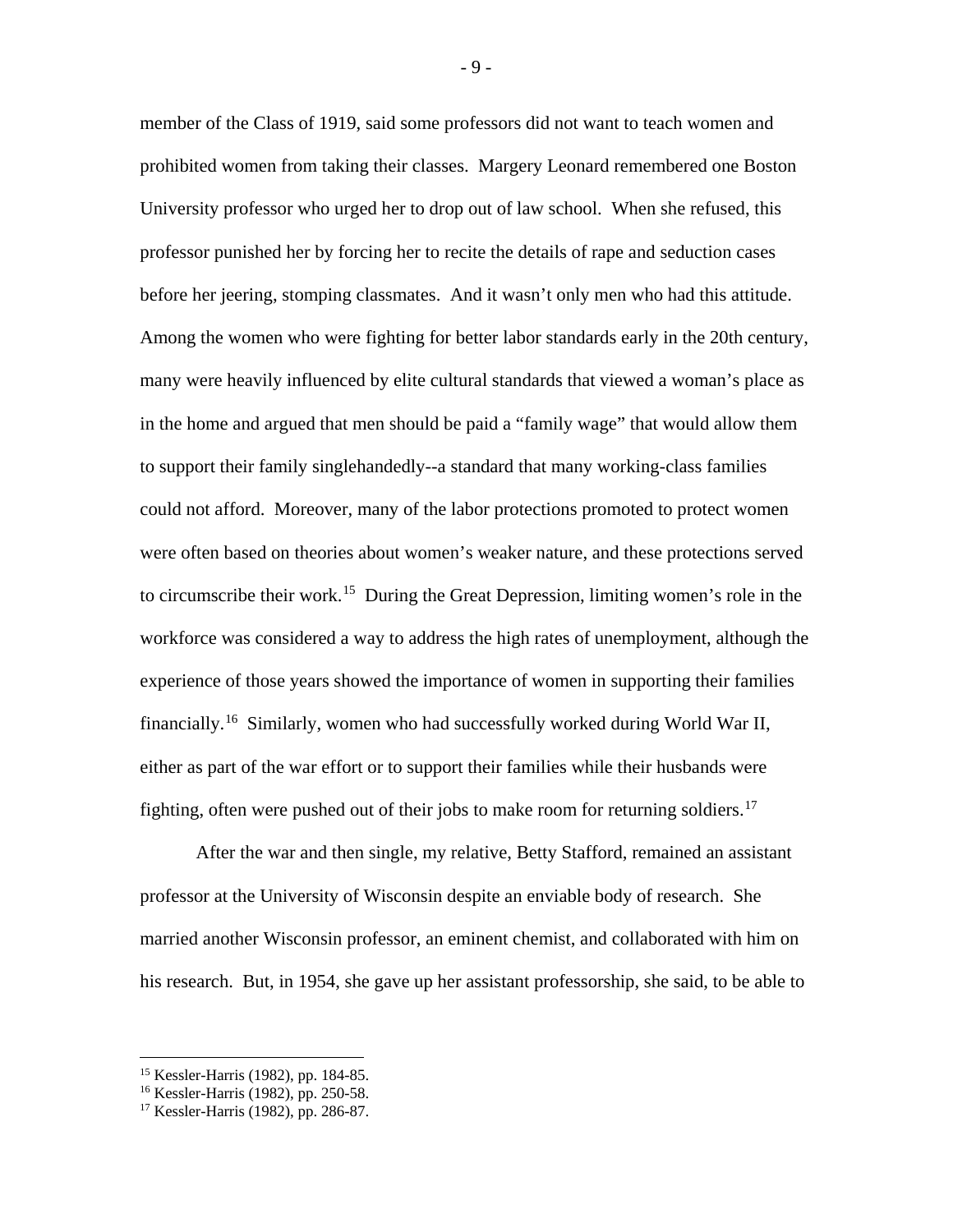accompany her husband on his frequent international travels. Betty later moved with her husband to California, and after his death, she endowed a graduate fellowship in the sciences and a prize in theoretical chemistry. Although Betty's accomplishments were considerable, against the backdrop of increasing opportunity for women over her lifetime I believe that Betty Stafford Hirschfelder was denied opportunities and greater success simply because she was a woman.

Despite the fears of some that women entering into the workforce would crowd out men, the evidence shows that the rise in women's participation has contributed to widespread improvements in the safety and productivity of our workplaces, to the health of families, and to the macroeconomic success that our country has enjoyed over the past 125 years.

In the first decades of the 20th century, the struggle to improve the working conditions of young women drawn into factories was a pillar of the overall movement toward improved labor standards. Women's demands for safer factories, humane workweeks, and higher pay, which were often pursued through organizing and striking, contributed substantially to the social upheaval and public debate of that period that eventually led to the passage of stronger labor standards. These efforts also produced generations of women who went on to be leaders in the broader labor movement and in the broader movements for equality.

The rise in female labor force participation was an early focus of and helped establish the fields of statistics and labor economics in their modern incarnations. Carroll Wright, the first commissioner of what is now known as the Bureau of Labor Statistics and who established the high standards for data collection and analysis for which the

- 10 -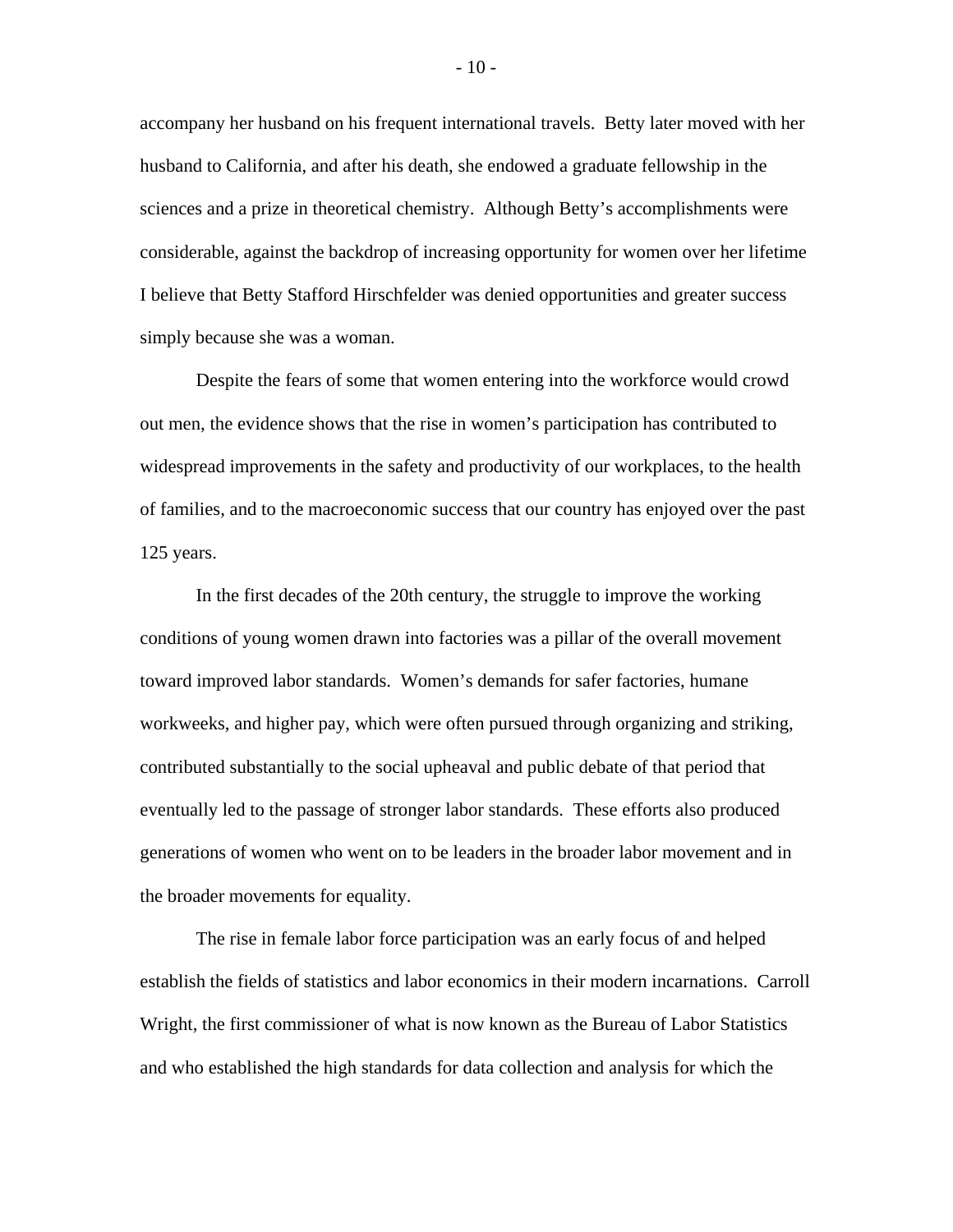bureau is known, devoted his agency's fourth annual report, for the year 1888, to the topic of Working Women in Large Cities.<sup>18</sup> Moreover, the issues surrounding women's work, such as the minimum wage, pay equity, and maximum workweeks, were topics of great interest to early practitioners of labor economics.<sup>[19](#page-11-1)</sup>

It is often said that we should welcome women's presence in the workplace because it allows us to capitalize on the talents of our entire population, and this is certainly true. But it is also good business. A number of studies on how groups perform indicate that workforces that vary on dimensions such as gender, race, and ethnicity produce better decisionmaking processes and better outcomes.<sup>[20](#page-11-2)</sup>

Evidence also suggests that women's work has positive spillovers to their family lives and to the success of their children, which in turn benefits all of society. It is a wellestablished finding in the literature on development that maternal education and work are positively associated with better health and educational outcomes for children.<sup>[21](#page-11-3)</sup> A recent meta-study also suggests that children in the United States with working mothers do as well if not better in school, both academically and behaviorally, than children with mothers that stay home full time. This effect is particularly strong for families that have fewer social and economic resources, including single-parent families.<sup>22</sup> As time goes on, girls with working mothers are more likely to be employed and hold supervisory positions, and they earn somewhat more. In addition, sons raised in families with

<span id="page-11-0"></span><sup>&</sup>lt;sup>18</sup> Bureau of Labor (1889).

<span id="page-11-1"></span><sup>19</sup> Goldin (2006), p. 4.

<span id="page-11-2"></span><sup>&</sup>lt;sup>20</sup> See the discussion of this literature on pp. 232-33 of Bayer and Rouse (2016) and the studies cited therein.

<span id="page-11-3"></span><sup>21</sup> See, for example, World Bank (2012).

<span id="page-11-4"></span> $22$  Lucas-Thompson, Goldberg, and Prause (2010).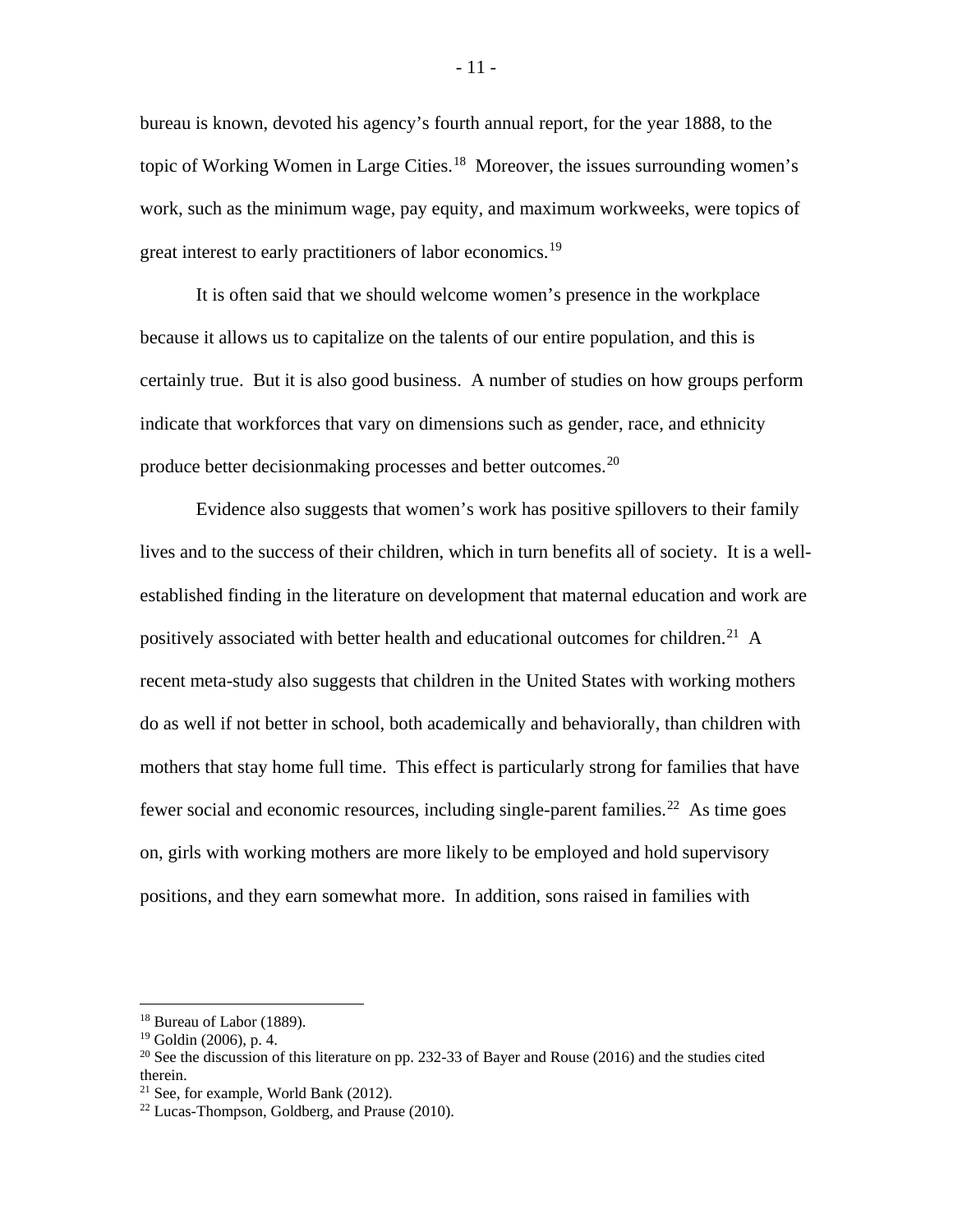working mothers assume greater childcare responsibilities as adults than sons whose mothers did not work. $^{23}$  $^{23}$  $^{23}$ 

This is not to say that children do not need attention from both parents to develop into academically successful and socially well-adjusted adults--they certainly do. Also, as I will discuss, women are making choices that reflect their desire to balance work and family. These findings bear on the question of how best to support women's work through public policies aimed at helping women and men better manage work and family.

From a macroeconomic perspective, women's incorporation into the economy contributed importantly to the rapid rise in economic output and well-being over the 20th century. Between 1948 and 1990, the rise in female participation contributed about 1/2 percentage point per year to the potential growth rate of real gross domestic product.[24](#page-12-1) And this estimate does not take into account the effect of the increases in women's education and work experience that also occurred over that period and boosted their productivity. In addition, since 1979, women have accounted for a majority of the rise in real household income. In dollar terms, the gains were greatest for households in the top third of the earnings distribution, but without the increase in women's earnings, families in the bottom and middle thirds of the distribution would have experienced declines. $25$ 

#### **Remaining Challenges and Some Possible Solutions**

I have argued thus far that we, as a country, have reaped great benefits from the increasing role that women have played in the economy. But evidence suggests that

- 12 -

<span id="page-12-1"></span><span id="page-12-0"></span><sup>&</sup>lt;sup>23</sup> McGinn, Ruiz Castro, and Lingo (2015).<br><sup>24</sup> Board staff calculation using data from the Bureau of Labor Statistics.

<span id="page-12-2"></span> $25$  Boushey and Vaghul (2016).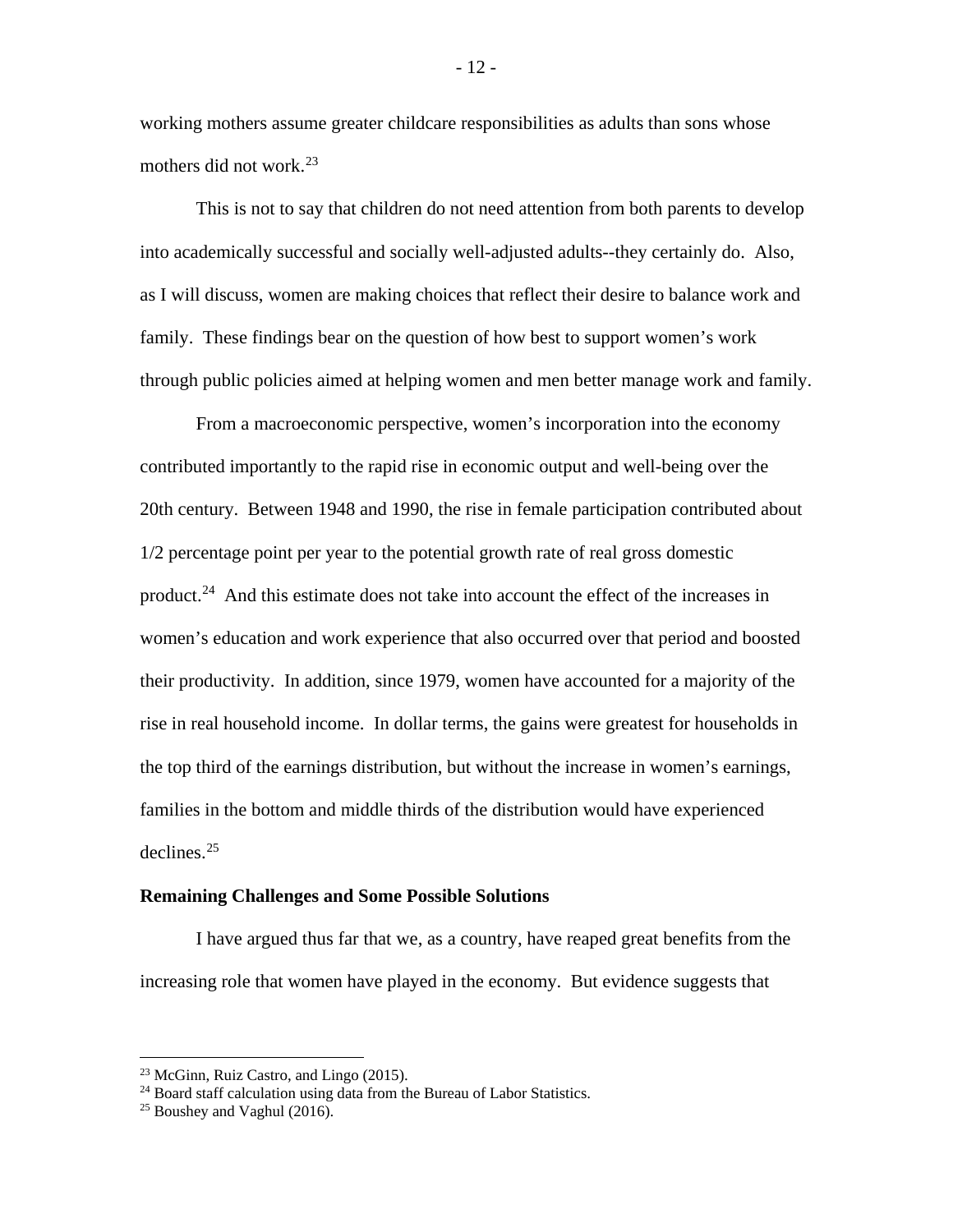barriers to women's continued progress remain. The participation rate for prime working-age women peaked in the late 1990s and currently stands at about 75 percent.<sup>26</sup> Of course, women, particularly those with lower levels of education, have been affected by the same economic forces that have been pushing down participation among men, including technical change and globalization. <sup>[27](#page-13-1)</sup> However, women's participation plateaued at a level well below that of prime working-age men, which stands at over 88 percent. While some married women choose not to work, the size of this disparity should lead us to examine the extent to which structural problems, such as a lack of equal opportunity and challenges to combining work and family, are holding back women's advancement.

As I mentioned earlier, the gap in earnings between men and women has narrowed substantially, but progress has slowed lately, and women working full time still earn about 17 percent less than men, on average, each week.<sup>[28](#page-13-2)</sup> Even when we compare men and women in the same or similar occupations who appear nearly identical in background and experience, a gap of about 10 percent typically remains.<sup>[29](#page-13-3)</sup> As such, we cannot rule out that gender-related impediments hold back women, including outright

<span id="page-13-0"></span><sup>&</sup>lt;sup>26</sup> The labor force participation rate for all women declined from a peak of 60 percent in 1999 and 2000 and now stands a bit below 57 percent. However, as has been documented elsewhere, much of the decline for all women can be explained by the aging of the baby boomers into their retirement years and lower participation among teens and young adults. It is also possible that the labor force participation rate is still being held down a bit by the waning effects of the Great Recession. Aaronson and others (2014). <sup>27</sup> Aaronson and others (2014). Also see Council of Economic Advisers (2016) and the studies cited

<span id="page-13-1"></span>therein.

<span id="page-13-3"></span><span id="page-13-2"></span> $28$  Blau and Kahn (2016).

<sup>&</sup>lt;sup>29</sup> Manning and Swaffield (2008) find that although men and women enter the British labor force earning the same amount, among those who worked continuously and full time for 10 years, women would still earn 8 percent less than men, even if they have the same personality traits, were childless, and profess no interest in having children. Also see Blau and Kahn (2016) and Noonan, Corcoran, and Courant (2005).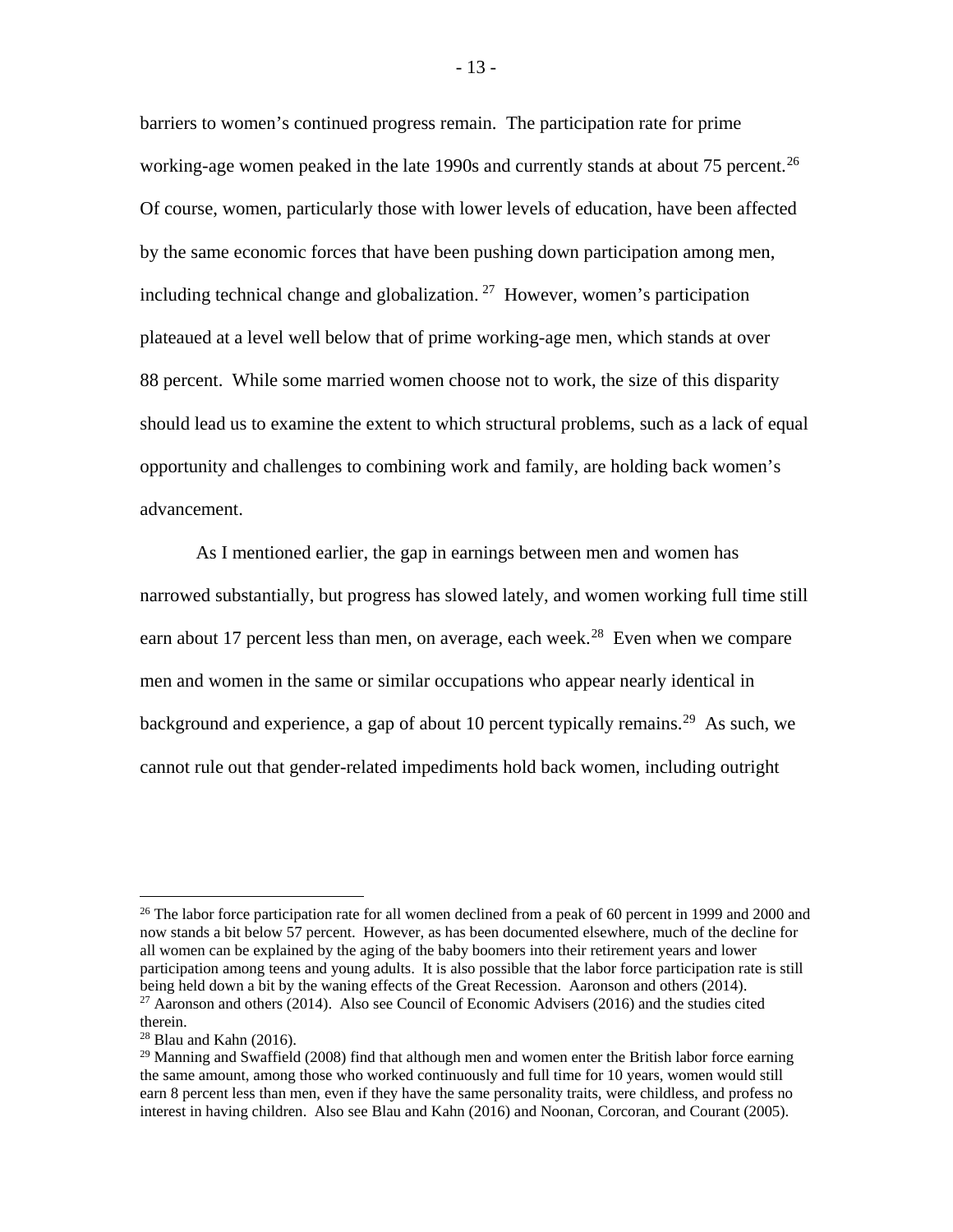discrimination, attitudes that reduce women's success in the workplace, and an absence of mentors.

Recent research has shown that although women now enter professional schools in numbers nearly equal to men, they are still substantially less likely to reach the highest echelons of their professions.<sup>[30](#page-14-0)</sup> For instance, 47 percent of students at top-50 law schools are female, and women obtain 40 percent of M.B.A.'s from top programs. Nonetheless, women are still poorly represented among corporate CEOs, as partners in top law firms, and as executives in finance.<sup>[31](#page-14-1)</sup> Even in my own field of economics, women constitute only about one-third of Ph.D. recipients, a number that has barely budged in two decades.<sup>32</sup> This lack of success in climbing the professional ladder would seem to explain why the wage gap actually remains largest for those at the top of the earnings distribution.<sup>33</sup>

One of the primary factors contributing to the failure of these highly skilled women to reach the tops of their professions and earn equal pay is that top jobs in fields such as law and business require longer workweeks and penalize taking time off. This would have a disproportionately large effect on women, who continue to bear the lion's share of domestic and child-rearing responsibilities.<sup>[34](#page-14-4)</sup> Within academia, the short timeframe in which assistant professors have to prove themselves good candidates for

<span id="page-14-0"></span> <sup>30</sup> Moran (2015); Olson (2016).

<span id="page-14-1"></span><sup>&</sup>lt;sup>31</sup> On the status of women in finance and corporations see Bertrand, Goldin, and Katz (2010) and the studies cited therein. For law partnerships, see New York City Bar Association (2016).

<sup>32</sup> Bayer and Rouse (2016), p. 223.

<span id="page-14-3"></span><span id="page-14-2"></span> $33$  Blau and Kahn (2016).

<span id="page-14-4"></span><sup>34</sup> Bertrand, Goldin, and Katz (2010); Goldin (2014).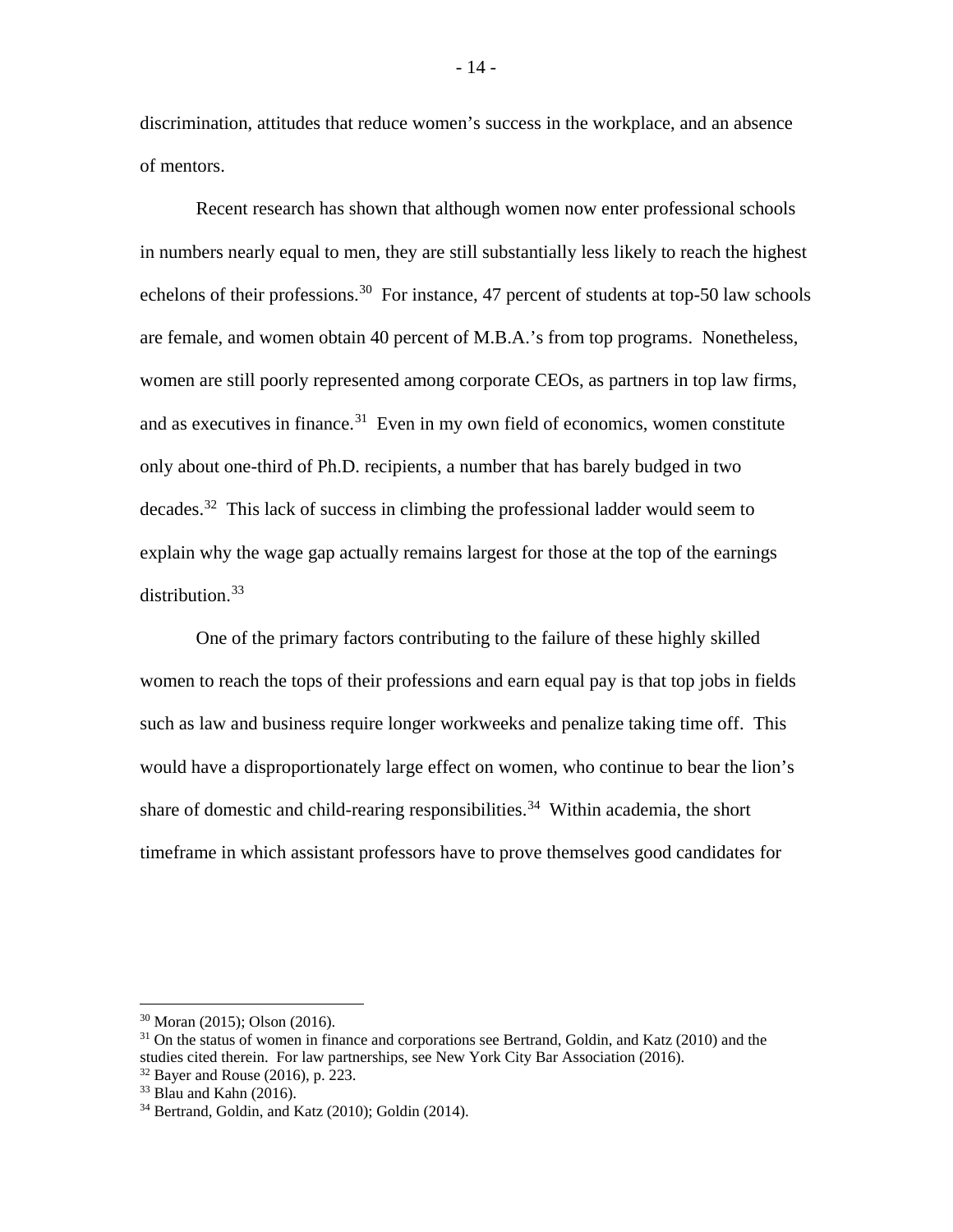tenure by publishing typically overlaps with the period in which many women contemplate starting a family, forcing difficult trade-offs.<sup>[35](#page-15-0)</sup>

Employers may require the long hours and short absences for good reasons--for instance, the work may involve relationships with clients or accumulating a significant amount of knowledge about a deal or case in a condensed period of time. If it is costly for employees to share information and split the work, then there would be a high premium, in the form of compensation, for those who can work the long hours.<sup>36</sup> Workplaces where the income of employees depends on the effort of co-workers, such as law partnerships, also have an incentive to require long workweeks.<sup>[37](#page-15-2)</sup>

But however sensible such arrangements may be from a business perspective, it can be difficult for women to meet the demands in these fields once they have children. The very fact that these types of jobs require such long hours likely discourages some women--as well as men--from pursuing these career tracks. Advances in technology have facilitated greater work-sharing and flexibility in scheduling, and there are further opportunities in this direction.<sup>[38](#page-15-3)</sup> Economic models also suggest that while it can be difficult for any one employer to move to a model with shorter hours, if many firms were to change their model, they and their workers could all be better off.<sup>[39](#page-15-4)</sup>

Of course, most women are not employed in fields that require such long hours or that impose such severe penalties for taking time off. But the difficulty of balancing work and family is a widespread problem. In fact, the recent trend in many occupations

<span id="page-15-0"></span><sup>&</sup>lt;sup>35</sup> Unfortunately, in contrast to some of the successful gender neutral policies I discuss below, efforts to address the tenure problem by giving all new parents extra time before the tenure decision has actually had the effect of reducing female tenure rates and raising those of men. Antecol, Bedrard and Stearns, (2016). <sup>36</sup> Goldin (2014).

<span id="page-15-1"></span><sup>37</sup> See, for example, Akerlof (1976) and Landers, Rebitzer, and Taylor (1996).

<span id="page-15-3"></span><span id="page-15-2"></span><sup>38</sup> See the discussion in Goldin (2014), p. 117.

<span id="page-15-4"></span><sup>39</sup> Landers, Rebitzer, and Taylor (1996), p. 334.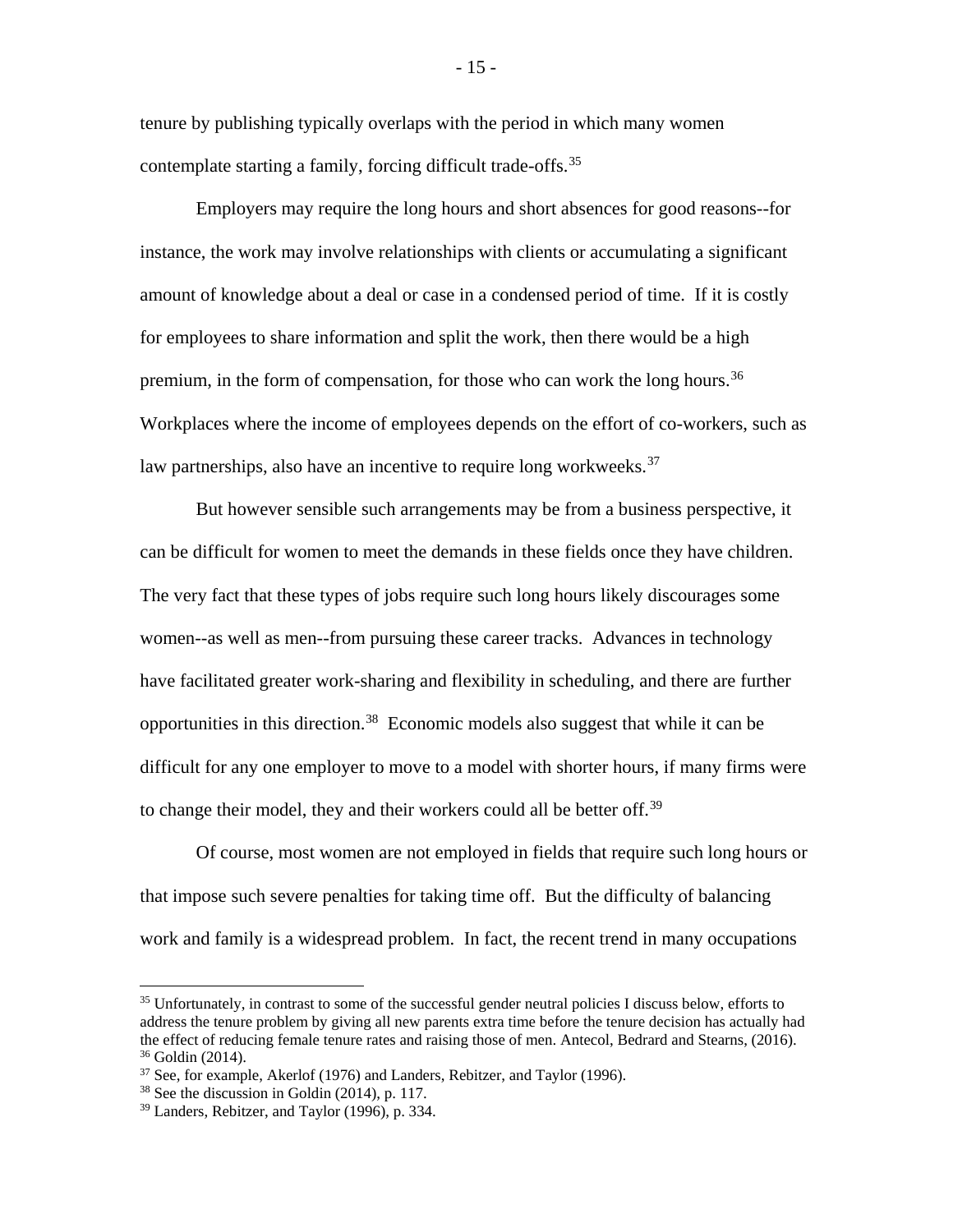is to demand complete scheduling flexibility, which can result in too few hours of work for those with family demands and can make it difficult to schedule childcare.<sup>40</sup> Reforms that encourage companies to provide some predictability in schedules, cross-train workers to perform different tasks, or require a minimum guaranteed number of hours in exchange for flexibility could improve the lives of workers holding such jobs. Another problem is that in most states, childcare is affordable for fewer than half of all families.<sup>[41](#page-16-1)</sup> And just 5 percent of workers with wages in the bottom quarter of the wage distribution have jobs that provide them with paid family leave.<sup> $42$ </sup> This circumstance puts many women in the position of having to choose between caring for a sick family member and keeping their jobs.

In this context, it is useful to compare the workforce experiences of American women to those in other advanced economies. In 1990, the labor force participation rate in the United States of prime working-age women, 74 percent, was higher than in all but a few industrialized nations. But in the intervening years, while the participation rate of U.S. women was roughly stable, elsewhere it increased steadily, and by 2010 the United States fell to 17th place out of 22 advanced economies with respect to female labor force participation.<sup>[43](#page-16-3)</sup> A number of studies have examined the role of various public policies in explaining patterns in female labor force participation across countries. These studies find that policy differences--in particular, the expansion of paid leave following childbirth, steps to improve the availability and affordability of childcare, and increased availability of part-time work--go a long way toward explaining the divergence between

<span id="page-16-0"></span> $40$  Cajner and others (2014); Lambert, Haley-Lock, and Henly (2012).

<span id="page-16-1"></span><sup>41</sup> Bivens and others (2016).

<span id="page-16-2"></span><sup>42</sup> Bureau of Labor Statistics (2016).

<span id="page-16-3"></span><sup>43</sup> Blau and Kahn (2013).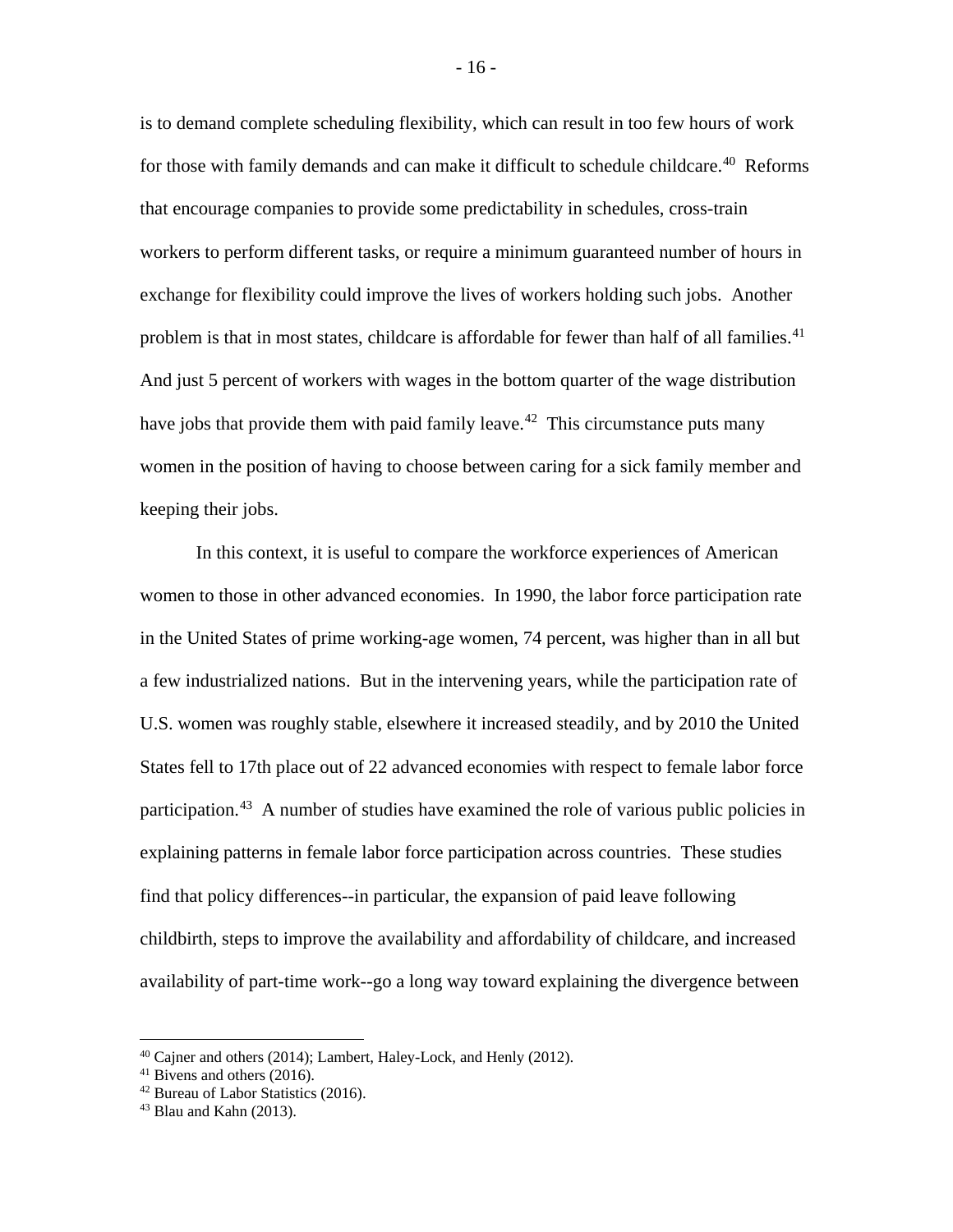advanced economies.<sup>[44](#page-17-0)</sup> Evidence suggests that if the United States had policies in place such as those employed in many European countries, female labor force participation could be as high as 82 percent.<sup>[45](#page-17-1)</sup>

However, these policies entail tradeoffs. Women in other advanced economies are more likely than women in the United States to be employed part time, which could reflect a greater ease in arranging flexible schedules and more time with family, but it also comes with costs, including a wage penalty and fewer opportunities for training and advancement. Such findings raise the question of whether the policies enacted overseas in recent years have had the unintended consequence of making it more expensive for employers there to hire women into full-time jobs with opportunities for advancement, as women are more likely to be eligible for and to make use of such benefits.<sup>[46](#page-17-2)</sup>

This possibility should inform our own thinking about policies to make it easier for women and men to combine their family and career aspirations. For instance, improving access to affordable and good quality childcare would appear to fit the bill, as it has been shown to support full-time employment.<sup>47</sup> Recently, there also seems to be some momentum for providing families with paid leave at the time of childbirth. The experience in Europe suggests picking policies that do not narrowly target childbirth, but instead can be used to meet a variety of the health and caregiving responsibilities.<sup>[48](#page-17-4)</sup>

<span id="page-17-0"></span> <sup>44</sup> Note that Blau and Kahn (2013) do not find that *improvement* in the provision of childcare in other advanced economies relative to the United States explain the divergence in participation since the 1990s; however, Thévenon (2013) finds that the greater provision of childcare has a positive effect on full-time employment.

<span id="page-17-1"></span> $45$  Blau and Kahn (2013), p. 7.

<span id="page-17-2"></span><sup>46</sup> In most European countries, men are significantly less likely than women to use paid parental leave, although in a few countries, including Sweden and Iceland, over 40 percent of users of parental leave are men (OECD, 2016).

<span id="page-17-3"></span><sup>47</sup> Thévenon (2013), p. 26.

<span id="page-17-4"></span><sup>48</sup> In testimony before the Joint Economic Committee and the House Subcommittee on the Federal Workforce, Postal Service, and the District of Columbia, a breakdown of claims on New Jersey's short-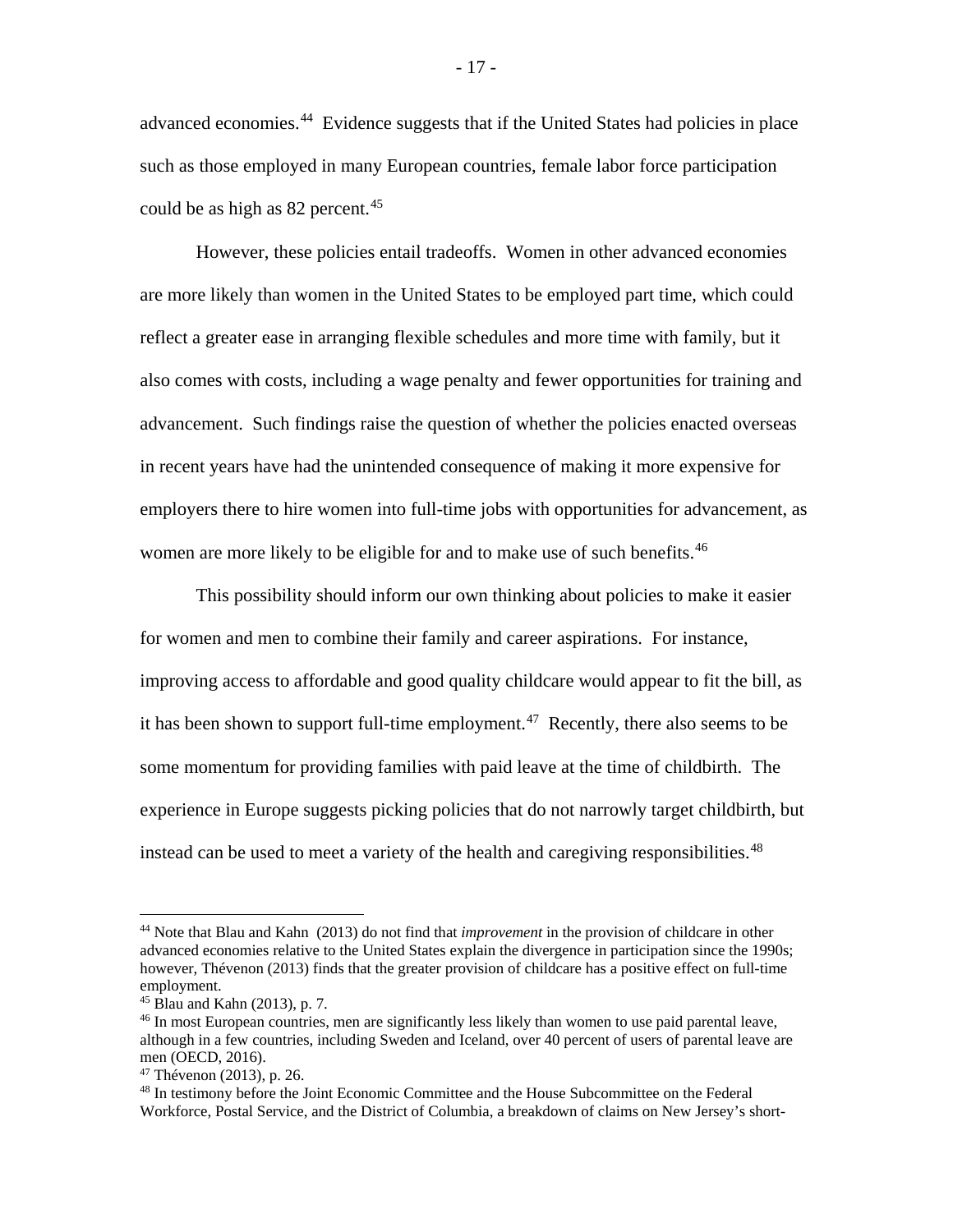# **Conclusion**

The United States faces a number of longer-term economic challenges, including the aging of the population and the low growth rate of productivity. One recent study estimates that increasing the female participation rate to that of men would raise our gross domestic product by 5 percent.<sup>[49](#page-18-0)</sup> And, as I have argued, our workplaces and families, as well as women themselves, would benefit from continued progress. However, a number of factors, which I have only had a chance to touch upon, appear to be holding women back, including the difficulty women currently have in trying to combine their careers with other aspects of their lives, including caregiving. In looking to solutions, we should consider improvements to work environments and policies that benefit not only women, but all workers. Pursuing such a strategy would be in keeping with the story of the rise in women's involvement in the workforce, which, as I have described here, has contributed not only to their own well-being but more broadly to the welfare and prosperity of our country.

The title for my remarks today, "So We All Can Succeed," was inspired by Malala Yousafzai, the advocate for girls' and women's education, who said, "We cannot all succeed when half of us are held back."[50](#page-18-1) Brown University has played its own role by admitting women 125 years ago, by educating many thousands of women over the

term disability program in 2000 showed that pregnancy and childbirth constituted just 15 percent of all claims (Lovell, 2008).

<span id="page-18-0"></span><sup>49</sup> Aguirre and others (2012).

<span id="page-18-1"></span><sup>50</sup> Yousafzai (2013), paragraph 22.

Note: On May 5, 2017, a typo was corrected to change 83 to 93 in the following sentence on page 8: "By the early 1990s, the labor force participation rate of prime working-age women--those between the ages of 25 and 54--reached just over 74 percent, compared with roughly 83 percent for prime working-age men."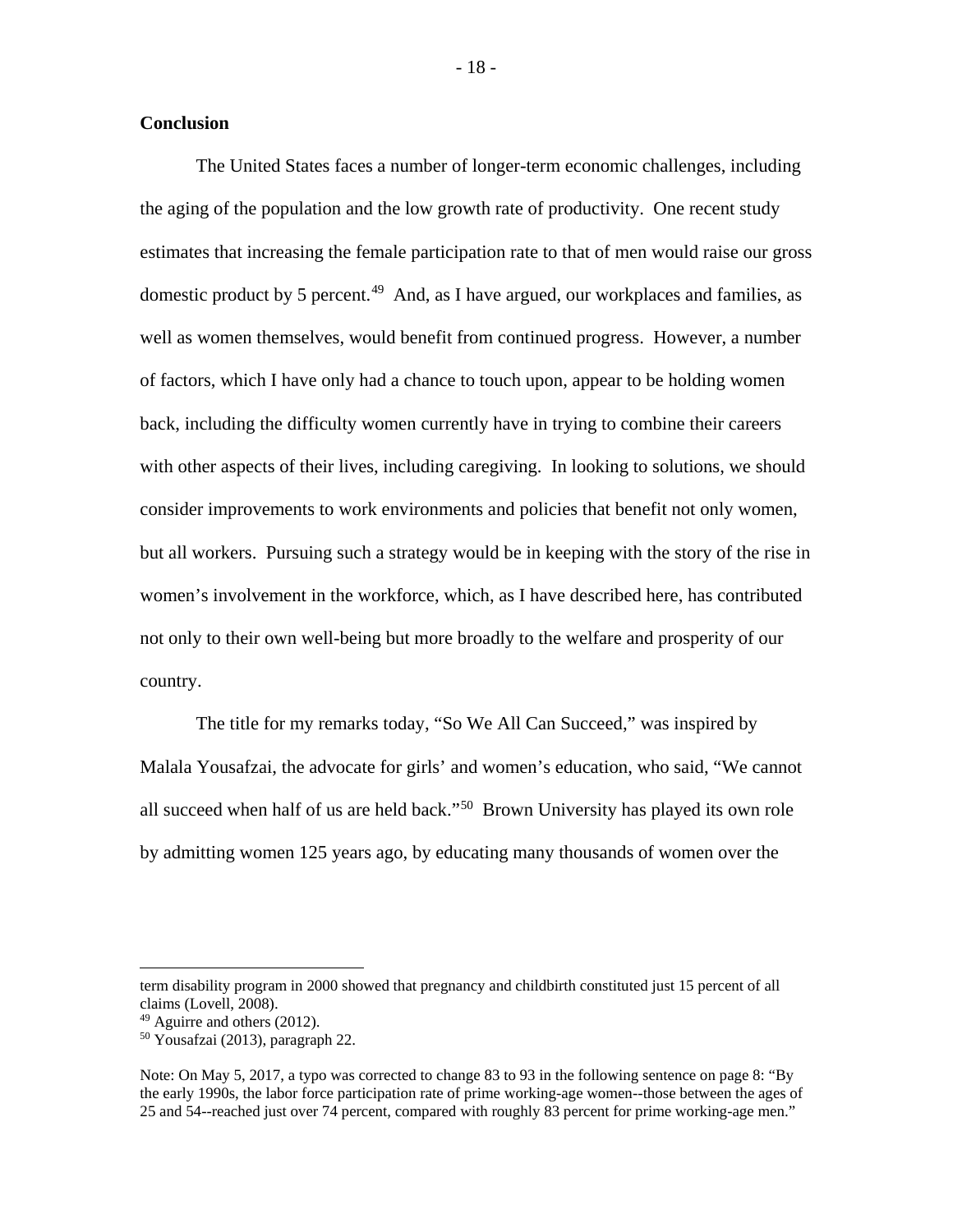decades, and by continuing to be a place that equips men and women with the means to make our nation and the world a better place.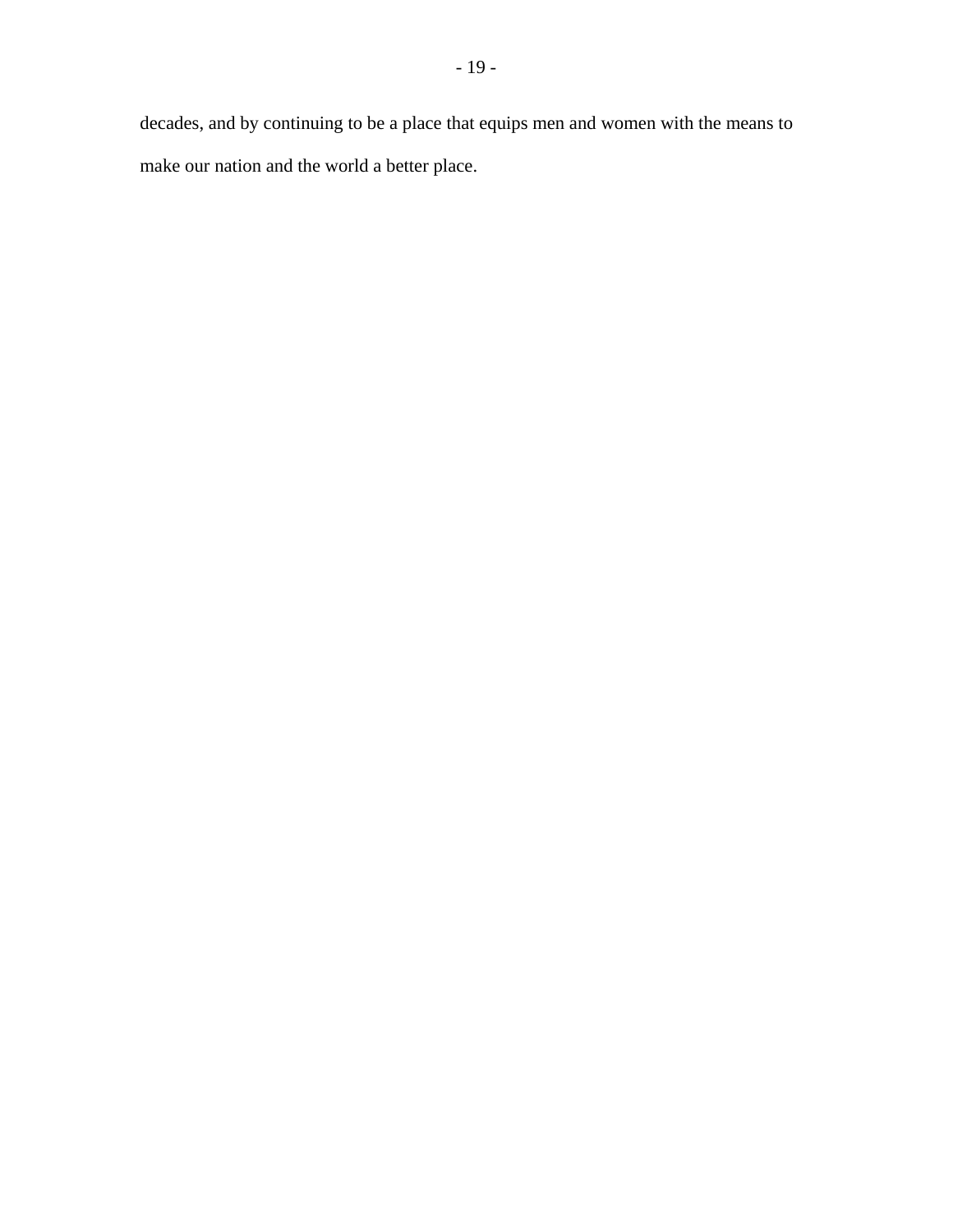# **References**

- Aaronson, Stephanie, Tomaz Cajner, Bruce Fallick, Felix Galbis-Reig, Christopher Smith, and William Wascher (2014). "Labor Force Participation: Recent Developments and Future Prospects," *Brookings Papers on Economic Activity,* Fall, pp. 197-275, [https://www.brookings.edu/wp](https://www.brookings.edu/wp-content/uploads/2016/07/Fall2014BPEA_Aaronson_et_al.pdf)[content/uploads/2016/07/Fall2014BPEA\\_Aaronson\\_et\\_al.pdf.](https://www.brookings.edu/wp-content/uploads/2016/07/Fall2014BPEA_Aaronson_et_al.pdf)
- Aguirre, DeAnne, Leila Hoteit, Christine Rupp, and Karim Sabbagh (2012). *Empowering the Third Billion: Women and the World of Work in 2012.* New York: Strategy&.
- Akerlof, George (1976). "The Economics of Caste and of the Rat Race and Other Woeful Tales," *Quarterly Journal of Economics,* vol. 90 (November), pp. 599-617.
- Antecol, Heather, Kelly Bedard, and Jenna Stearns (2016). "Equal but Inequitable: Who Benefits from Gender-Neutral Tenure Clock Stopping Policies?" IZA Discussion Paper 9904.
- Bailey, Martha J. (2010). "Momma's Got the Pill: How Anthony Comstock and *Griswold v. Connecticut* Shaped U.S. Childbearing," *American Economic Review,* vol. 100 (March), pp. 98-129.
- Bayer, Amanda, and Cecilia Elena Rouse (2016). "Diversity in the Economics Profession: A New Attack on an Old Problem," *Journal of Economic Perspectives,* vol. 30 (Fall), pp. 221-42.
- Bertrand, Marianne, Claudia Goldin, and Lawrence Katz (2010). "Dynamics of the Gender Gap for Young Professionals in the Financial and Corporate Sectors," *American Economic Journal: Applied Economics,* vol. 2 (July), pp. 228-55.
- Bivens, Josh, Emma Garcia, Elise Gould, Elaine Weiss, and Valerie Wilson (2016). *It's Time for an Ambitious National Investment in America's Children.* Washington: Economic Policy Institute, April 6, [www.epi.org/files/uploads/EPI-Its-time-for](http://www.epi.org/files/uploads/EPI-Its-time-for-an-ambitious-national-investment-in-Americas-children.pdf)[an-ambitious-national-investment-in-Americas-children.pdf.](http://www.epi.org/files/uploads/EPI-Its-time-for-an-ambitious-national-investment-in-Americas-children.pdf)
- Blau, Francine D., and Lawrence M. Kahn (2013), "Female Labor Supply: Why Is the U.S. Falling Behind?" IZA Discussion Paper Series No. 7140. Bonn, Germany: Institute for the Study of Labor, January, [http://ftp.iza.org/dp7140.pdf.](http://ftp.iza.org/dp7140.pdf)
- ------ (2016). "The Gender Wage Gap: Extent, Trends, and Explanations," NBER Working Paper Series 21913. Cambridge, Mass.: National Bureau of Economic Research, January, [www.nber.org/papers/w21913.](http://www.nber.org/papers/w21913)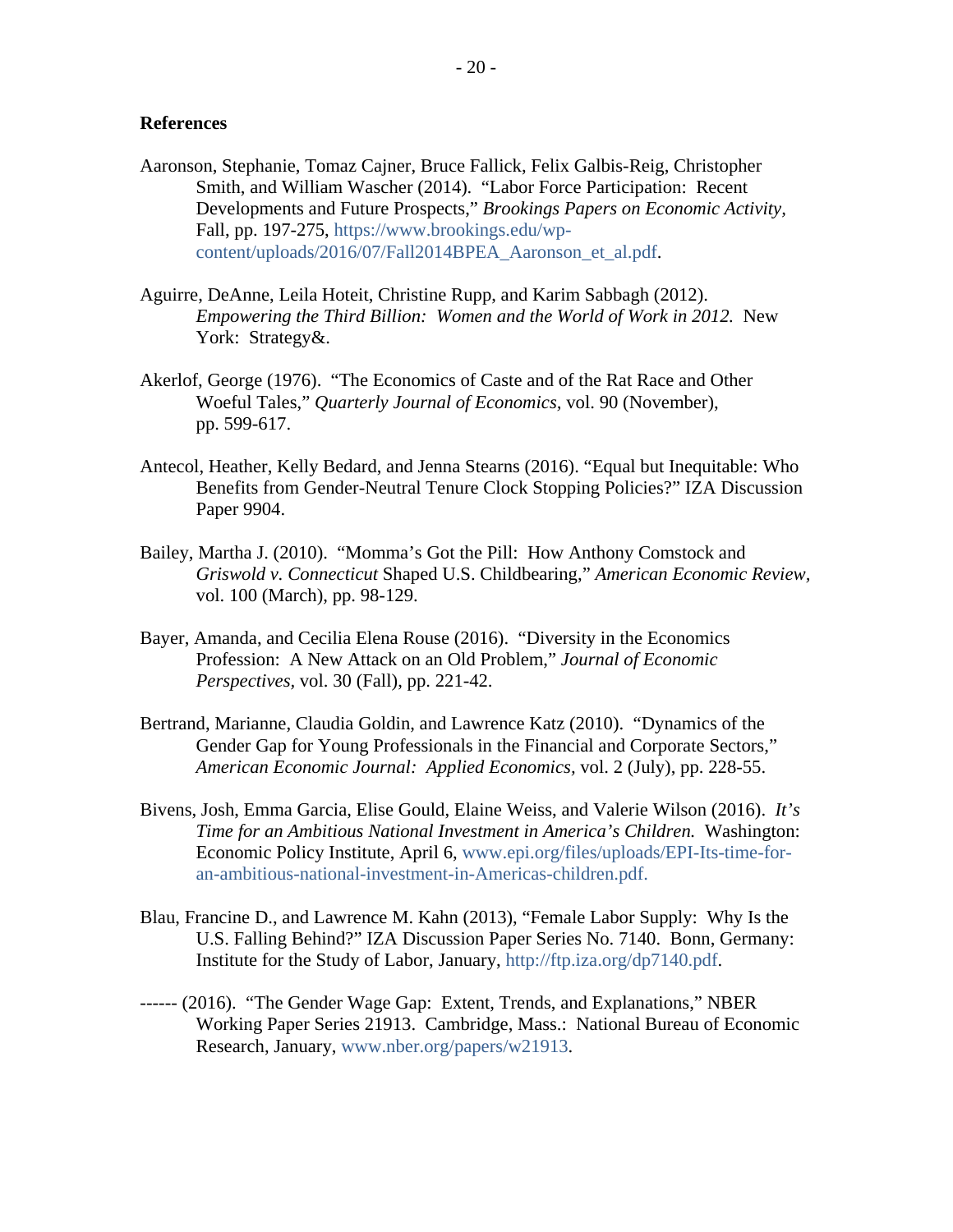- Boushey, Heather, and Kavya Vaghul (2016). *Women Have Made the Difference for Family Economic Security.* Washington: Washington Center for Equitable Growth, April 4, [http://equitablegrowth.org/research-analysis/women-have-made](http://equitablegrowth.org/research-analysis/women-have-made-the-difference-for-family-economic-security/)[the-difference-for-family-economic-security.](http://equitablegrowth.org/research-analysis/women-have-made-the-difference-for-family-economic-security/)
- Boustan, Leah Platt, and William J. Collins (2013). "The Origins and Persistence of Black-White Differences in Women's Labor Force Participation," NBER Working Paper Series 19040. Cambridge, Mass.: National Bureau of Economic Research, May, [www.nber.org/papers/w19040.](http://www.nber.org/papers/w19040)
- Bureau of Labor (1889). *Fourth Annual Report of the Commissioner of Labor, 1888: Working Women in Large Cities.* Washington: Government Printing Office, [https://archive.org/details/cu31924002402919.](https://archive.org/details/cu31924002402919)
- Bureau of Labor Statistics (2016). *National Compensation Survey: Employee Benefits in the United States,* Table 32: Leave Benefits: Access, Private Industry Workers, March 2016. Washington: BLS, September, [https://www.bls.gov/ncs/ebs/benefits/2016/ebbl0059.pdf.](https://www.bls.gov/ncs/ebs/benefits/2016/ebbl0059.pdf)
- Cajner, Tomaz, Dennis Mawhirter, Christopher Nekarda, and David Ratner (2014). "Why Is Involuntary Part-Time Work Elevated?" FEDS Notes. Washington: Board of Governors of the Federal Reserve System, April 14, [https://www.federalreserve.gov/econresdata/notes/feds-notes/2014/why-is](https://www.federalreserve.gov/econresdata/notes/feds-notes/2014/why-is-involuntary-part-time-work-elevated-20140414.html)[involuntary-part-time-work-elevated-20140414.html.](https://www.federalreserve.gov/econresdata/notes/feds-notes/2014/why-is-involuntary-part-time-work-elevated-20140414.html)
- Council of Economic Advisers (2016). *The Long-Term Decline in Prime-Age Male Labor Force Participation.* Washington: Executive Office of the President of the United States, June, [https://obamawhitehouse.archives.gov/sites/default/files/page/files/20160620\\_cea](https://obamawhitehouse.archives.gov/sites/default/files/page/files/20160620_cea_primeage_male_lfp.pdf) [\\_primeage\\_male\\_lfp.pdf.](https://obamawhitehouse.archives.gov/sites/default/files/page/files/20160620_cea_primeage_male_lfp.pdf)
- Fernández, Raquel, Alessandra Fogli, and Claudia Olivetti (2004). "Mothers and Sons: Preference Formation and Female Labor Force Dynamics," *Quarterly Journal of Economics,* vol. 119 (November), pp. 1249-99.
- Goldin, Claudia (1977). "Female Labor Force Participation: The Origin of Black and White Differences, 1870 and 1880." *Journal of Economic History,* vol. 37 (March), pp. 87-108.
- ------ (1990). *Understanding the Gender Gap: An Economic History of American Women.* New York: Oxford University Press.
- ------ (2006). "The Quiet Revolution that Transformed Women's Employment, Education, and Family," *American Economic Review,* vol. 96 (May), pp. 1-21.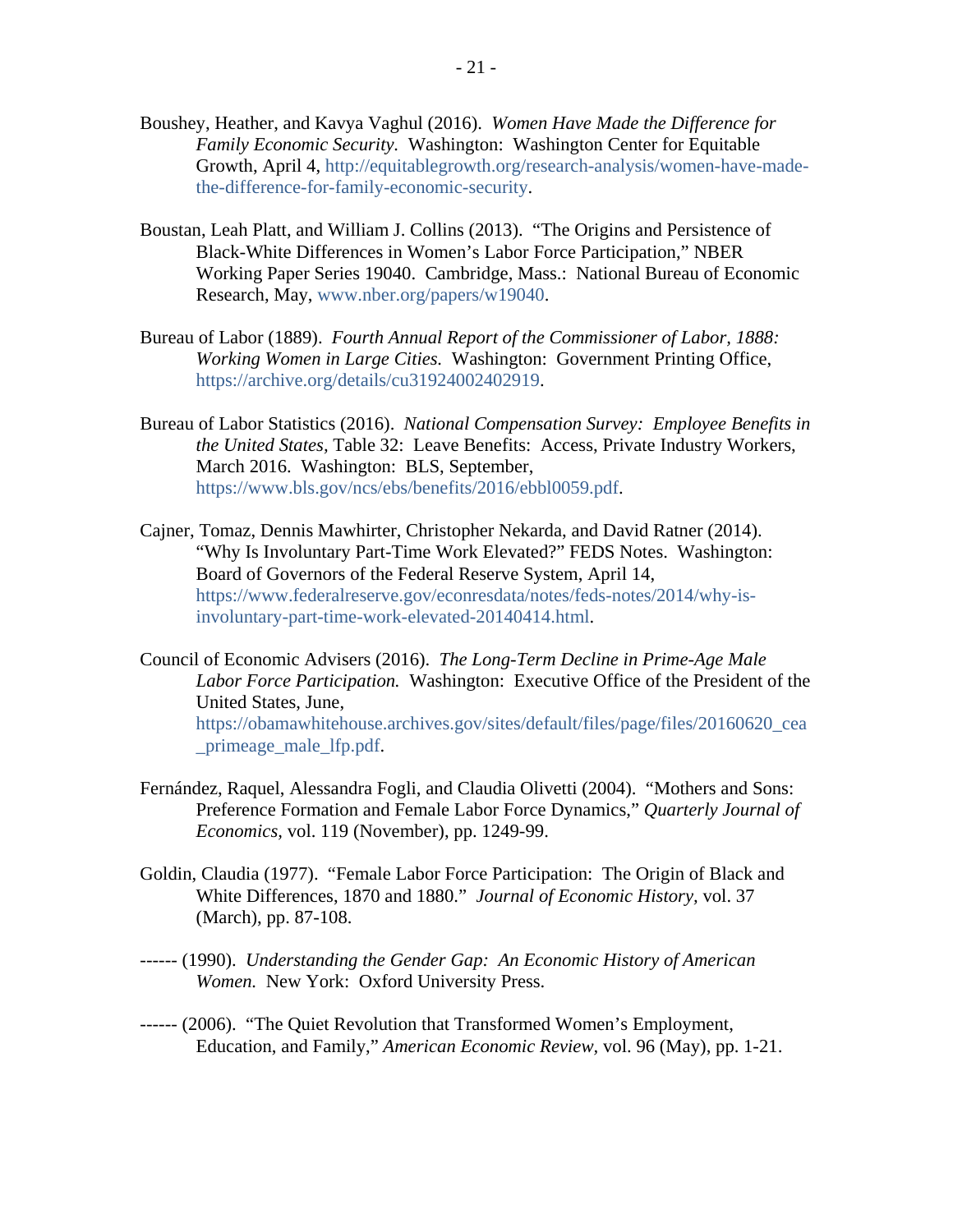- ------ (2014). "A Grand Gender Convergence: Its Last Chapter," *American Economic Review,* vol. 104 (April), pp. 1091-119.
- Goldin, Claudia, and Lawrence F. Katz (2002). "The Power of the Pill: Oral Contraceptives and Women's Career and Marriage Decisions," *Journal of Political Economy,* vol. 110 (August), pp. 730-70.
- ------ (2008). *The Race between Education and Technology.* Cambridge, Mass.: Belknap Press.
- Kessler-Harris, Alice (1982). *Out to Work: A History of Wage-Earning Women in the United States.* New York: Oxford University Press.
- Lambert, Susan J., Anna Haley-Lock, and Julia R. Henly (2012). "Schedule Flexibility in Hourly Jobs: Unanticipated Consequences and Promising Directions," *Community, Work, and Family,* vol. 15 (3), pp. 293-315.
- Landers, Renée M., James B. Rebitzer, and Lowell J. Taylor (1996). "Rat Race Redux: Adverse Selection in the Determination of Work Hours in Law Firms," *American Economic Review,* vol. 86 (June), pp. 329-48.
- Lovell, Vicky (2008). "Health and Family Care Leave for Federal Workers: Using a Short-Term Disability Insurance Model to Support Worker and Family Well-Being, Ensure Competitive Employee Compensation, and Increase Productivity," testimony presented to the Joint Economic Committee and the House Subcommittee on the Federal Workforce, Postal Service, and the District of Columbia at the hearing "Investment in the Future of the Federal Workforce: Paid Parental Leave Improves Recruitment and Retention," Washington, March 6, [https://www.jec.senate.gov/archive/Hearings/03.06.08%20Paid%20Leave/Lovell](https://www.jec.senate.gov/archive/Hearings/03.06.08%20Paid%20Leave/Lovell%20statement%203-6-08.pdf) [%20statement%203-6-08.pdf.](https://www.jec.senate.gov/archive/Hearings/03.06.08%20Paid%20Leave/Lovell%20statement%203-6-08.pdf)
- Lucas-Thompson, Rachel G., Wendy A. Goldberg, and JoAnn Prause (2010). "Maternal Work Early in the Lives of Children and Its Distal Associations with Achievement and Behavior Problems: A Meta-Analysis," *Psychological Bulletin,* vol. 136 (November), pp. 915-42.
- Manning, Alan, and Joanna Swaffield (2008). "The Gender Gap in Early-Career Wage Growth," *Economic Journal,* vol. 118 (July), pp. 983-1024.
- McGinn, Kathleen L., Mayra Ruiz Castro, and Elizabeth Long Lingo (2015). "Mums the Word! Cross-National Effects of Maternal Employment on Gender Inequalities at Work and at Home," Harvard Business School Working Paper 15-094. Boston: HBS, June (revised July 2015), [http://nrs.harvard.edu/urn-](http://nrs.harvard.edu/urn-3:HUL.InstRepos:16727933)[3:HUL.InstRepos:16727933.](http://nrs.harvard.edu/urn-3:HUL.InstRepos:16727933)